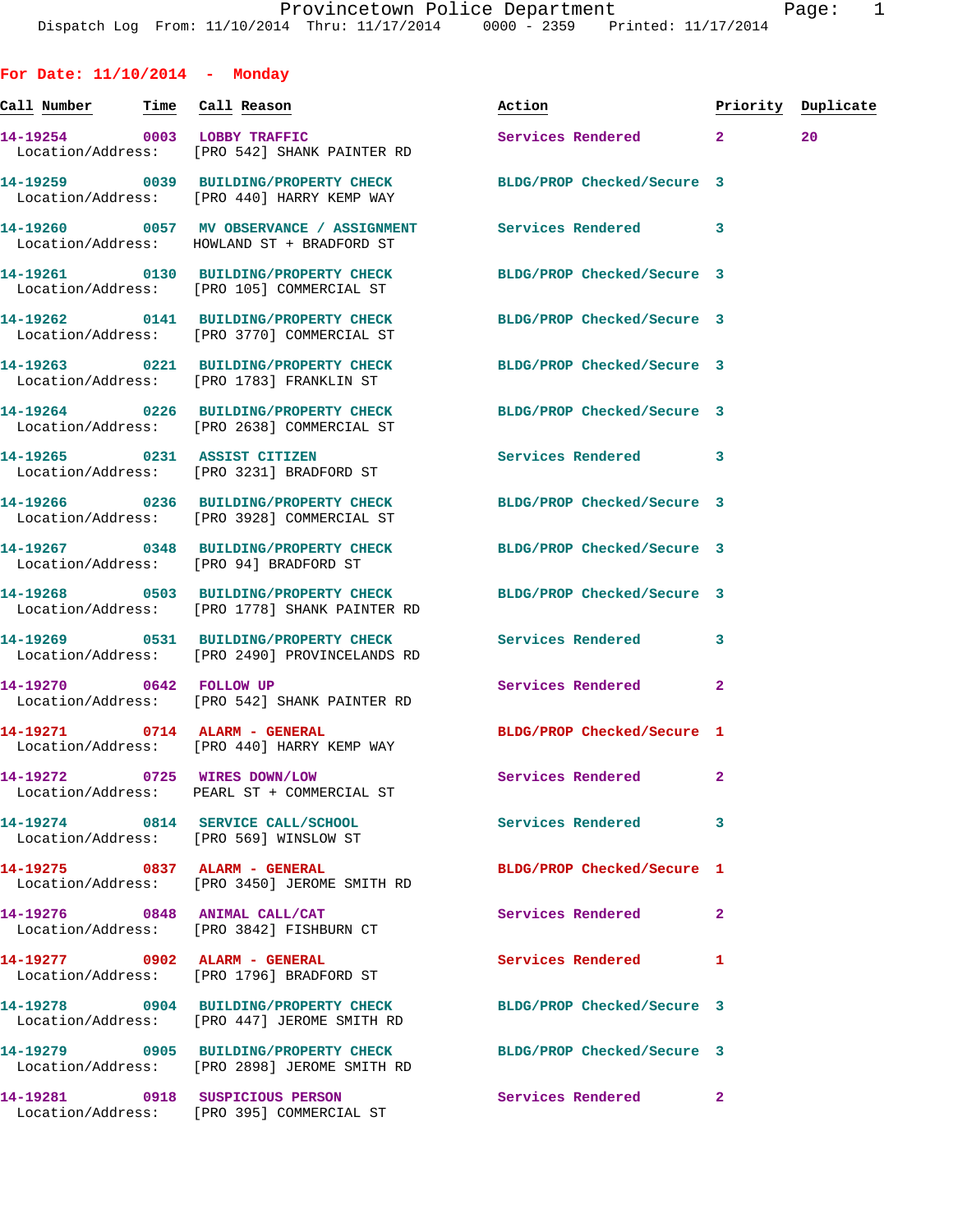|                           | Dispatch Log From: 11/10/2014 Thru: 11/17/2014 0000 - 2359 Printed: 11/17/2014                                   | Provincetown Police Department |              | Page: 2 |  |
|---------------------------|------------------------------------------------------------------------------------------------------------------|--------------------------------|--------------|---------|--|
|                           | 14-19282 0934 SERVE WARRANT<br>Location/Address: [PRO 1119] WAREHAM ST<br>Refer To Arrest: $14-283-AR$           | Arrest(s) Made 3               |              |         |  |
|                           | 14-19283 0941 MV OBSERVANCE / ASSIGNMENT Services Rendered 3<br>Location/Address: BRADFORD ST + STANDISH ST      |                                |              |         |  |
|                           | 14-19284 1004 SERVICE CALL/FINGERPRINTING Services Rendered 3<br>Location/Address: [PRO 542] SHANK PAINTER RD    |                                |              |         |  |
|                           | 14-19285   1109   BUILDING/PROPERTY CHECK   BLDG/PROP Checked/Secure   3   Location/Address:   BRADFORD ST       |                                |              |         |  |
|                           | 14-19286 1118 MV OBSERVANCE / ASSIGNMENT Services Rendered 3<br>Location/Address: [PRO 94] BRADFORD ST           |                                |              |         |  |
|                           | 14-19288 1152 B & E BURGLARY<br>Location/Address: [PRO 113] COMMERCIAL ST                                        | Services Rendered 2            |              |         |  |
|                           | 14-19289 1208 ASSIST AGENCY / MUTUAL AID Taken/Referred to Other 3<br>Location/Address: [PRO 2540] RACE POINT RD |                                |              |         |  |
|                           | 14-19290 1235 ALARM - FIRE<br>Location/Address: [PRO 146] COMMERCIAL ST                                          | Services Rendered 1            |              |         |  |
|                           | 14-19291 1246 FOUND DOG TAGS<br>Location/Address: [PRO 542] SHANK PAINTER RD                                     | Services Rendered 3            |              |         |  |
|                           | 14-19292 1249 SUSPICIOUS PERSON Services Rendered 2<br>Location/Address: [PRO 43] BRADFORD ST                    |                                |              |         |  |
|                           | 14-19293 1314 PROP CHECK/OPEN DOOR<br>Location/Address: [PRO 1731] SCHUELER BLVD                                 | BLDG/PROP Checked/Secure 3     |              |         |  |
|                           | 14-19294 1315 SUSPICIOUS ACTIVITY 1999 Services Rendered 2<br>Location/Address: [PRO 542] SHANK PAINTER RD       |                                |              |         |  |
|                           | 14-19295 1343 PROPERTY RETURNED<br>Location/Address: [PRO 542] SHANK PAINTER RD                                  | Services Rendered 3            |              |         |  |
| 14-19296 1407 FOLLOW UP   | Location/Address: [PRO 542] SHANK PAINTER RD                                                                     | No Action Required 2           |              |         |  |
|                           | 14-19297 1420 ABANDONED BIKE/GIANT GREY Services Rendered<br>Location/Address: [PRO 2737] COMMERCIAL ST          |                                | $\mathbf{2}$ |         |  |
|                           | 14-19298 1519 FALL/TRANSPORT<br>Location/Address: [PRO 1109] SOMERSET RD                                         | Transported to Hospital 1      |              |         |  |
|                           | 14-19299 1545 VERBAL/FAIL TO DISPLAY VERBAL WARNING<br>Location/Address: [PRO 399] COMMERCIAL ST                 |                                | 3            |         |  |
| 14-19301 1631 NO ACTION   | Location/Address: PROVINCELANDS RD                                                                               | No Action Required 3           |              |         |  |
|                           | 14-19302 1635 COMPLAINT<br>Location/Address: [PRO 3670] SHANK PAINTER RD                                         | Unfounded                      | 3            |         |  |
| 14-19303 1647 HARASSMENT  | Location/Address: [PRO 542] SHANK PAINTER RD                                                                     | SPOKEN TO                      | $\mathbf{2}$ |         |  |
|                           | 14-19305 1925 WARRANT ARREST<br>Location/Address: [PRO 399] COMMERCIAL ST<br>Refer To Arrest: 14-284-AR          | Arrest(s) Made                 | 3            |         |  |
|                           | 14-19306 2015 BUILDING/PROPERTY CHECK BLDG/PROP Checked/Secure 3<br>Location/Address: [PRO 3737] BRADFORD ST     |                                |              |         |  |
| 14-19307 2106 DISTURBANCE |                                                                                                                  | Could Not Locate 1 and 1       |              |         |  |

Location/Address: CARVER ST + COMMERCIAL ST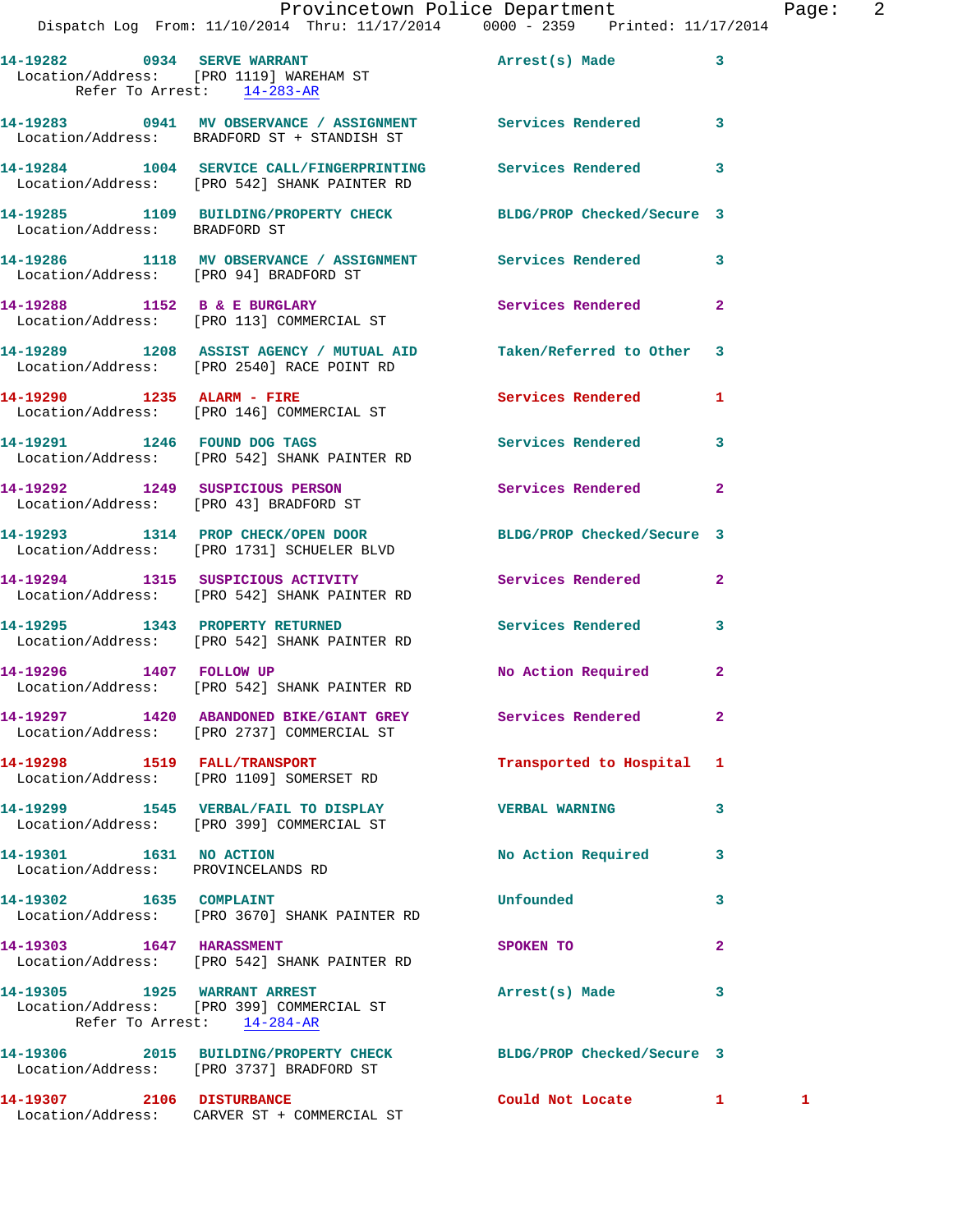|                                       | Provincetown Police Department<br>Dispatch Log From: 11/10/2014 Thru: 11/17/2014 0000 - 2359 Printed: 11/17/2014  |                            | Page: 3      |  |
|---------------------------------------|-------------------------------------------------------------------------------------------------------------------|----------------------------|--------------|--|
|                                       | 14-19308 2114 BUILDING/PROPERTY CHECK BLDG/PROP Checked/Secure 3<br>Location/Address: [PRO 525] COMMERCIAL ST     |                            |              |  |
|                                       | 14-19309 2119 MV OBSERVANCE / ASSIGNMENT Services Rendered 3<br>Location/Address: [PRO 3430] COMMERCIAL ST        |                            |              |  |
|                                       | 14-19310 2138 SERVE SUMMONS<br>Location/Address: [PRO 3137] RACE POINT RD                                         | Could Not Locate 3         | $\mathbf{1}$ |  |
|                                       | 14-19311 2208 BUILDING/PROPERTY CHECK BLDG/PROP Checked/Secure 3<br>Location/Address: [PRO 1645] HARRY KEMP WAY   |                            |              |  |
| Location/Address: [PRO 3428] MAPLE CT | 14-19312 2224 ABDOMINAL PAINS/TRANSPORT                                                                           | Transported to Hospital 1  |              |  |
|                                       | 14-19314 2326 BUILDING/PROPERTY CHECK BLDG/PROP Checked/Secure 3<br>Location/Address: [PRO 1778] SHANK PAINTER RD |                            |              |  |
|                                       | 14-19315 2334 BUILDING/PROPERTY CHECK BLDG/PROP Checked/Secure 3<br>Location/Address: [PRO 530] SHANK PAINTER RD  |                            |              |  |
|                                       | 14-19316 2342 MV OBSERVANCE / ASSIGNMENT Services Rendered 3<br>Location/Address: [PRO 3231] BRADFORD ST          |                            |              |  |
| For Date: $11/11/2014$ - Tuesday      |                                                                                                                   |                            |              |  |
|                                       | 14-19317 0049 BUILDING/PROPERTY CHECK BLDG/PROP Checked/Secure 3<br>Location/Address: [PRO 2568] COMMERCIAL ST    |                            |              |  |
|                                       | 14-19318 0131 BUILDING/PROPERTY CHECK BLDG/PROP Checked/Secure 3<br>Location/Address: [PRO 519] RACE POINT RD     |                            |              |  |
|                                       | 14-19319 0138 BUILDING/PROPERTY CHECK BLDG/PROP Checked/Secure 3<br>Location/Address: [PRO 537] SHANK PAINTER RD  |                            |              |  |
|                                       | 14-19320 0150 MV OBSERVANCE / ASSIGNMENT Services Rendered 3<br>Location/Address: BRADFORD ST + HOWLAND ST        |                            |              |  |
|                                       | 14-19321 0231 BUILDING/PROPERTY CHECK Services Rendered 3<br>Location/Address: [PRO 2494] BRADFORD ST             |                            |              |  |
|                                       | 14-19322 0305 BUILDING/PROPERTY CHECK<br>Location/Address: [PRO 3256] COMMERCIAL ST                               | BLDG/PROP Checked/Secure 3 |              |  |
|                                       | 14-19323 0334 BUILDING/PROPERTY CHECK BLDG/PROP Checked/Secure 3<br>Location/Address: [PRO 1783] FRANKLIN ST      |                            |              |  |
|                                       | 14-19324 0508 BUILDING/PROPERTY CHECK<br>Location/Address: [PRO 306] COMMERCIAL ST                                | BLDG/PROP Checked/Secure 3 |              |  |
|                                       | 14-19325 0516 BUILDING/PROPERTY CHECK Services Rendered 3<br>Location/Address: [PRO 75] CAPTAIN BERTIE RD         |                            |              |  |
|                                       | 14-19326 0602 LOBBY TRAFFIC<br>Location/Address: [PRO 542] SHANK PAINTER RD                                       | Services Rendered 2        | 22           |  |
|                                       | 14-19327 0604 BUILDING/PROPERTY CHECK BLDG/PROP Checked/Secure 3<br>Location/Address: [PRO 1646] WINSLOW ST       |                            |              |  |
|                                       | 14-19328 0611 FLIGHT COVERAGE<br>Location/Address: [PRO 516] RACE POINT RD                                        | Services Rendered 2        |              |  |
| Location/Address: [PRO 3287] ROUTE 6  | 14-19329 0736 BUILDING/PROPERTY CHECK BLDG/PROP Checked/Secure 3                                                  |                            |              |  |
| Location/Address: [PRO 521] ROUTE 6   | 14-19331 0738 MV OBSERVANCE / ASSIGNMENT Services Rendered 3                                                      |                            |              |  |
|                                       | 14-19330 0739 BUILDING/PROPERTY CHECK BLDG/PROP Checked/Secure 3                                                  |                            |              |  |

Location/Address: [PRO 2898] JEROME SMITH RD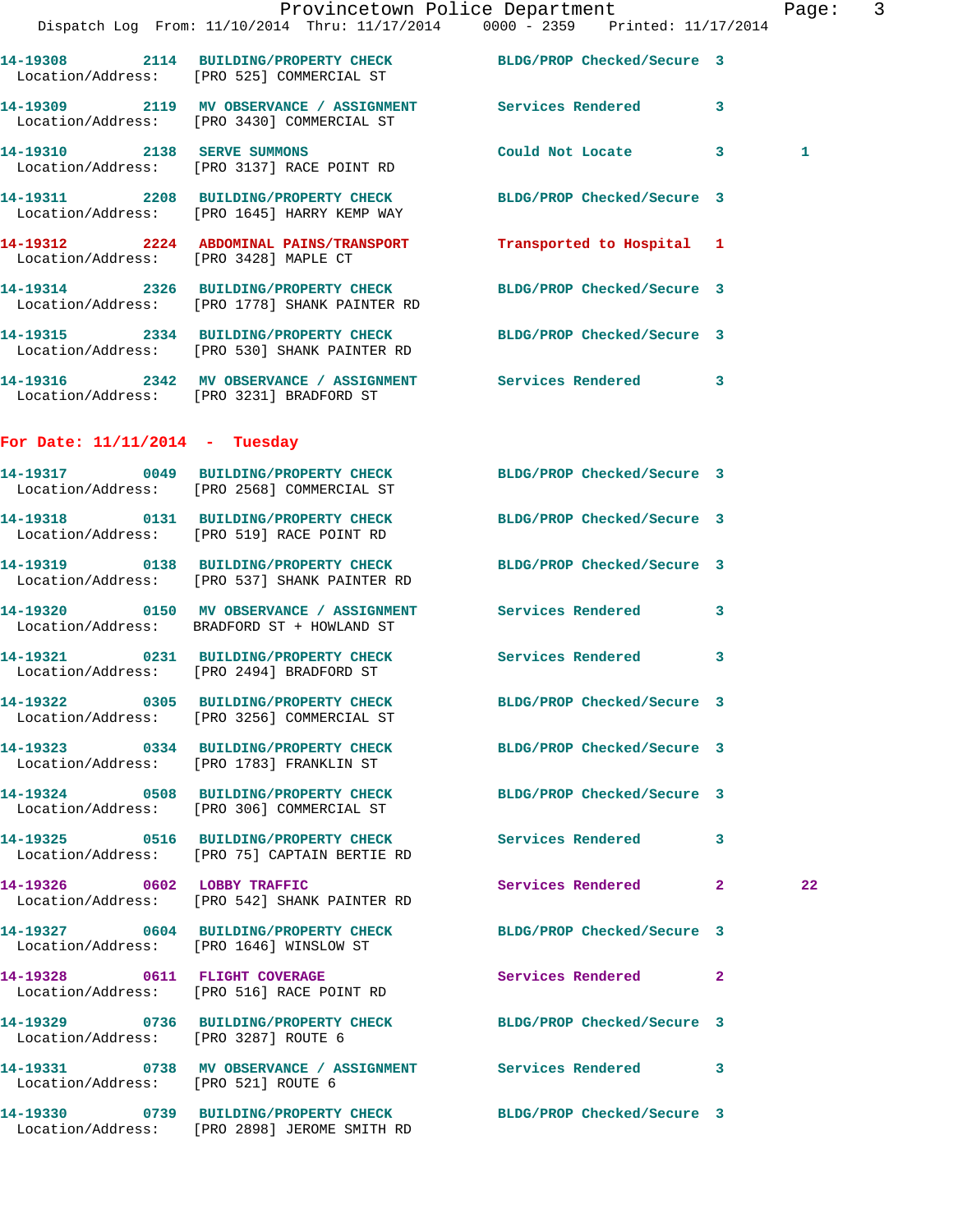## Provincetown Police Department Fage: 4

Dispatch Log From: 11/10/2014 Thru: 11/17/2014 0000 - 2359 Printed: 11/17/2014

|                                            | 14-19332 0751 BUILDING/PROPERTY CHECK Services Rendered<br>Location/Address: [PRO 526] RYDER ST EXT          |                                       | 3              |    |
|--------------------------------------------|--------------------------------------------------------------------------------------------------------------|---------------------------------------|----------------|----|
| 14-19333 0754 LARCENY                      | Location/Address: [PRO 3123] OFF CEMETERY RD                                                                 | No Action Required                    | $\overline{2}$ |    |
| Location/Address: [PRO 2] ALDEN ST         | 14-19335 0831 BUILDING/PROPERTY CHECK BLDG/PROP Checked/Secure 3                                             |                                       |                |    |
|                                            | 14-19336 6 0832 MV OBSERVANCE / ASSIGNMENT Services Rendered<br>Location/Address: COMMERCIAL ST + SNAIL RD   |                                       | 3              |    |
|                                            | 14-19337 0932 ASSIST CITIZEN<br>Location/Address: [PRO 444] HIGH POLE HILL                                   | No Action Required                    | 3              |    |
| Location/Address: MACMILLAN WHARF          | 14-19339 1004 PARK, WALK & TALK                                                                              | Services Rendered                     | $\mathbf{2}$   |    |
| Location/Address: MACMILLAN WHARF          | 14-19340 1005 PARK, WALK & TALK                                                                              | Services Rendered                     | $\overline{a}$ |    |
|                                            | 14-19341 1043 AIRCRAFT/FLIGHT COV<br>Location/Address: [PRO 516] RACE POINT RD                               | Services Rendered                     | $\mathbf{2}$   |    |
| 14-19342 1045 PARADE                       | Location/Address: [PRO 105] COMMERCIAL ST                                                                    | Services Rendered                     | $\mathbf{2}$   |    |
|                                            | 14-19343 1136 LARCENY / FORGERY / FRAUD Services Rendered<br>Location/Address: [PRO 3123] OFF CEMETERY RD    |                                       | $\overline{2}$ |    |
| Location/Address: [PRO 569] WINSLOW ST     | 14-19351 1220 SERVICE CALL/SCHOOL 5ervices Rendered                                                          |                                       | 3              |    |
|                                            | 14-19344 1231 BUILDING/PROPERTY CHECK BLDG/PROP Checked/Secure 3<br>Location/Address: [PRO 564] BAYBERRY AVE |                                       |                |    |
|                                            | 14-19345 1232 MV COMPLAINT<br>Location/Address: [PRO 2630] MONTELLO ST                                       | Services Rendered                     | $\mathbf{2}$   |    |
| 14-19346 1247 DISTURBANCE                  | Location/Address: [PRO 105] COMMERCIAL ST                                                                    | Peace Restored and the Peace Restored | 1              |    |
|                                            | 14-19347 1314 MV COMPLAINT<br>Location/Address: [PRO 542] SHANK PAINTER RD                                   | SPOKEN TO                             | $\mathbf{2}$   |    |
|                                            | 14-19348 1326 ASSIST AGENCY / MUTUAL AID Services Rendered<br>Location/Address: [PRO 2490] PROVINCELANDS RD  |                                       | 3              |    |
| 14-19349 1352 MV STOP<br>Location: ROUTE 6 |                                                                                                              | <b>Services Rendered</b>              | 3              |    |
|                                            | 14-19350 1358 BUILDING/PROPERTY CHECK<br>Location/Address: [PRO 519] RACE POINT RD                           | BLDG/PROP Checked/Secure 3            |                |    |
| 14-19352 1407 COMPLAINT                    | Location/Address: [PRO 652] COMMERCIAL ST                                                                    | Services Rendered                     | 3              |    |
|                                            | 14-19354 1522 COMPLAINT - STREET PERFORMERS SPOKEN TO<br>Location/Address: [PRO 322] COMMERCIAL ST           |                                       | 3              |    |
|                                            | 14-19355 1529 BUILDING/PROPERTY CHECK<br>Location/Address: [PRO 105] COMMERCIAL ST                           | BLDG/PROP Checked/Secure 3            |                |    |
| 14-19356 1539 HORSE LOOSE                  | Location/Address: [PRO 2490] PROVINCELANDS RD                                                                | Services Rendered                     | 2 <sup>1</sup> | 1. |
| 14-19357 1641 LOST BANK BAG                |                                                                                                              | Services Rendered                     | 3              |    |

Location/Address: [PRO 542] SHANK PAINTER RD

**14-19358 1822 BUILDING/PROPERTY CHECK BLDG/PROP Checked/Secure 3**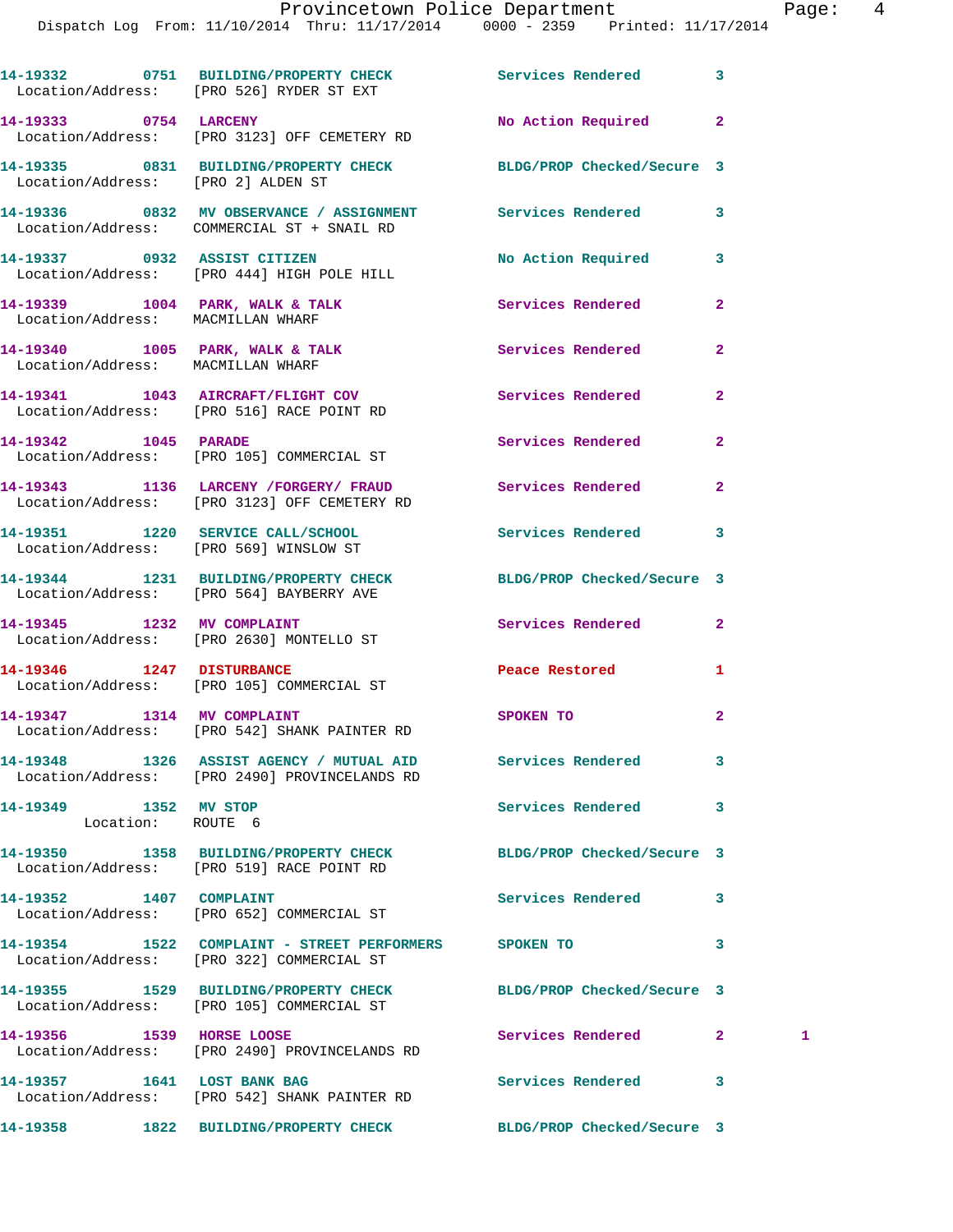|                                      |                                                                                       | Provincetown Police Department                                                                                 | Page: | 5 |
|--------------------------------------|---------------------------------------------------------------------------------------|----------------------------------------------------------------------------------------------------------------|-------|---|
|                                      |                                                                                       | Dispatch Log From: 11/10/2014 Thru: 11/17/2014 0000 - 2359 Printed: 11/17/2014                                 |       |   |
|                                      | Location/Address: [PRO 1638] COMMERCIAL ST                                            |                                                                                                                |       |   |
|                                      | 14-19359 1900 LOST WALLET<br>Location/Address: [PRO 3296] SHANK PAINTER RD            | Services Rendered 3                                                                                            |       |   |
|                                      | Location/Address: [PRO 1892] SHANK PAINTER RD                                         | 14-19360 1917 CHEST PAINS/EVALUATION Services Rendered 1                                                       |       |   |
| Location/Address: [PRO 3287] ROUTE 6 |                                                                                       | 14-19361 2005 BUILDING/PROPERTY CHECK BLDG/PROP Checked/Secure 3                                               |       |   |
|                                      | Location/Address: [PRO 3770] COMMERCIAL ST                                            | 14-19362 2304 BUILDING/PROPERTY CHECK BLDG/PROP Checked/Secure 3                                               |       |   |
|                                      |                                                                                       | 14-19363 2329 BUILDING/PROPERTY CHECK BLDG/PROP Checked/Secure 3<br>Location/Address: [PRO 440] HARRY KEMP WAY |       |   |
|                                      | Location/Address: [PRO 595] BRADFORD ST                                               | 14-19364 2342 MV OBSERVANCE / ASSIGNMENT Services Rendered 3                                                   |       |   |
|                                      | Location/Address: [PRO 530] SHANK PAINTER RD                                          | 14-19365 2350 BUILDING/PROPERTY CHECK BLDG/PROP Checked/Secure 3                                               |       |   |
|                                      | 14-19366 2358 BAR CHECK<br>Location/Address: [PRO 272] COMMERCIAL ST                  | No Action Required 2                                                                                           |       |   |
| For Date: $11/12/2014$ - Wednesday   |                                                                                       |                                                                                                                |       |   |
|                                      | 14-19367 0004 BAR CHECK<br>Location/Address: [PRO 399] COMMERCIAL ST                  | No Action Required 2                                                                                           |       |   |
|                                      | Location/Address: [PRO 554] TREMONT ST                                                | 14-19368 0048 BUILDING/PROPERTY CHECK BLDG/PROP Checked/Secure 3                                               |       |   |
|                                      | 14-19370 0127 BUILDING/PROPERTY CHECK<br>Location/Address: [PRO 3256] COMMERCIAL ST   | BLDG/PROP Checked/Secure 3                                                                                     |       |   |
|                                      | Location/Address: [PRO 182] COMMERCIAL ST                                             | 14-19371 0149 BUILDING/PROPERTY CHECK BLDG/PROP Checked/Secure 3                                               |       |   |
|                                      | Location/Address: [PRO 447] JEROME SMITH RD                                           | 14-19372 0206 BUILDING/PROPERTY CHECK BLDG/PROP Checked/Secure 3                                               |       |   |
|                                      | Location/Address: [PRO 1783] FRANKLIN ST                                              | 14-19373 0236 BUILDING/PROPERTY CHECK BLDG/PROP Checked/Secure 3                                               |       |   |
|                                      | Location/Address: [PRO 516] RACE POINT RD                                             | 14-19374 0335 BUILDING/PROPERTY CHECK BLDG/PROP Checked/Secure 3                                               |       |   |
|                                      | 14-19375 0339 BUILDING/PROPERTY CHECK<br>Location/Address: [PRO 175] COMMERCIAL ST    | BLDG/PROP Checked/Secure 3                                                                                     |       |   |
|                                      | 14-19376 0341 MEDICAL EMERGENCY<br>Location/Address: [PRO 1997] COMMERCIAL ST         | Transported to Hospital 1                                                                                      |       |   |
|                                      | 14-19378 0408 BUILDING/PROPERTY CHECK<br>Location/Address: [PRO 306] COMMERCIAL ST    | BLDG/PROP Checked/Secure 3                                                                                     |       |   |
|                                      | 14-19379 0436 BUILDING/PROPERTY CHECK<br>Location/Address: [PRO 3259] MACMILLAN WHARF | Services Rendered 3                                                                                            |       |   |
| Location/Address: [PRO 2] ALDEN ST   |                                                                                       | 14-19380 0514 BUILDING/PROPERTY CHECK BLDG/PROP Checked/Secure 3                                               |       |   |
|                                      | 14-19381 0528 LOBBY TRAFFIC<br>Location/Address: [PRO 542] SHANK PAINTER RD           | No Action Required 2                                                                                           | 9     |   |
|                                      |                                                                                       | 14-19382 0601 BUILDING/PROPERTY CHECK Services Rendered 3                                                      |       |   |

Location/Address: [PRO 521] ROUTE 6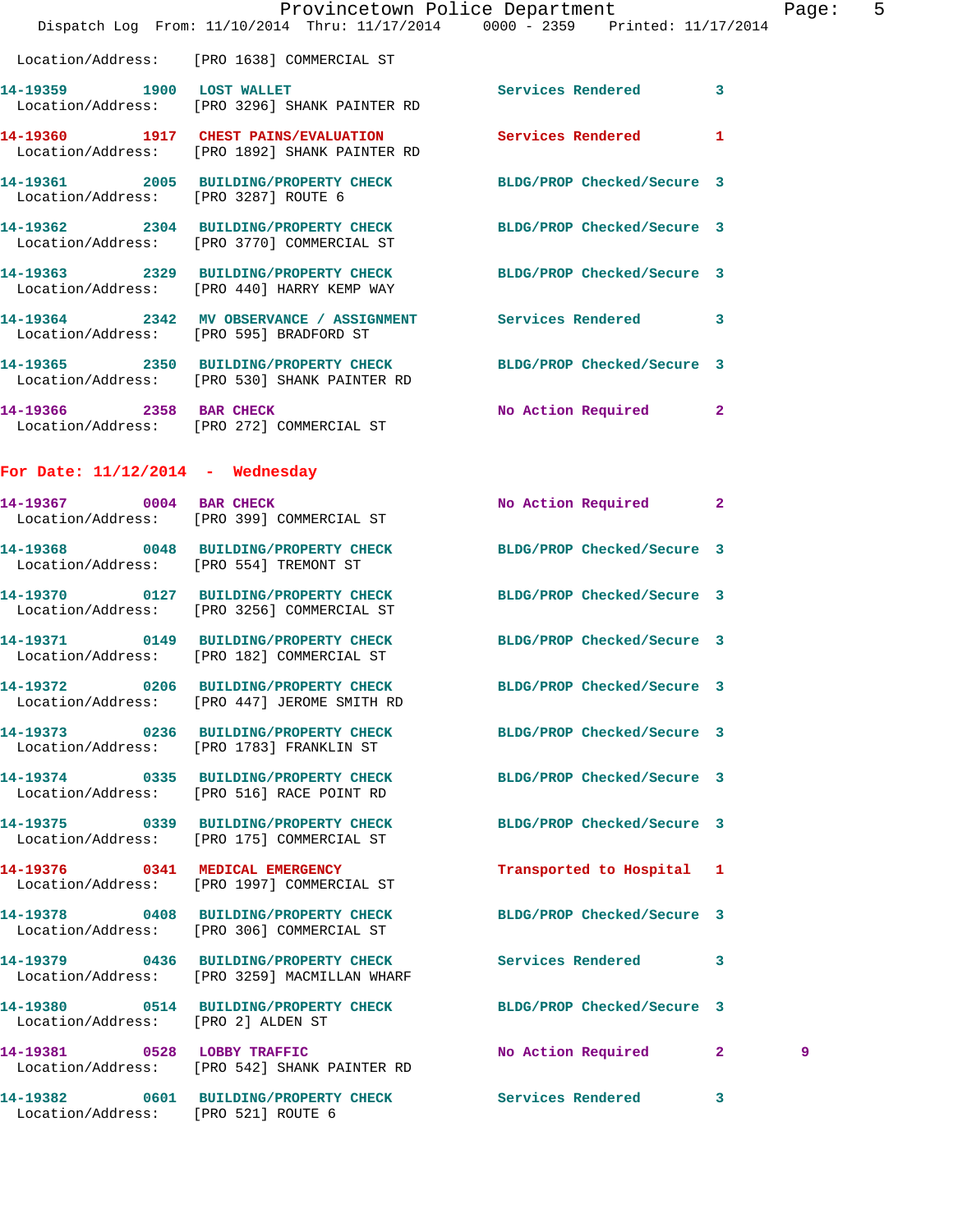Dispatch Log From: 11/10/2014 Thru: 11/17/2014 0000 - 2359 Printed: 11/17/2014 **14-19383 0611 TTY TEST CALL Services Rendered 1**  Location/Address: [PRO 542] SHANK PAINTER RD **14-19385 0755 BUILDING/PROPERTY CHECK Services Rendered 3**  Location/Address: [PRO 75] CAPTAIN BERTIE RD **14-19386 0758 BUILDING/PROPERTY CHECK BLDG/PROP Checked/Secure 3**  Location/Address: [PRO 3317] CEMETERY RD **14-19387 0805 SERVICE CALL/HIGH SCHOOL Services Rendered 3**  Location/Address: [PRO 569] WINSLOW ST **14-19388 0822 BUILDING/PROPERTY CHECK BLDG/PROP Checked/Secure 3**  Location/Address: [PRO 3287] ROUTE 6 **14-19389 0822 BUILDING/PROPERTY CHECK BLDG/PROP Checked/Secure 3**  Location/Address: [PRO 3318] CEMETERY RD **14-19390 0825 BUILDING/PROPERTY CHECK BLDG/PROP Checked/Secure 3**  Location/Address: [PRO 1638] COMMERCIAL ST **14-19391 0854 PARK, WALK & TALK Services Rendered 2**  Location/Address: [PRO 175] COMMERCIAL ST **14-19392 1008 MV OBSERVANCE / ASSIGNMENT Services Rendered 3**  Location/Address: CONWELL ST **14-19397 1009 PARK, WALK & TALK Services Rendered 2**  Location/Address: COMMERCIAL ST **14-19393 1016 ANIMAL CALL/FOLLOW UP Services Rendered 2**  Location/Address: [PRO 105] COMMERCIAL ST **14-19394 1027 MEDICAL Transported to Hospital 1**  Location/Address: [PRO 440] HARRY KEMP WAY **14-19396 1036 ANIMAL CALL/ FOLLOW UP BARN FOLLOW UP 2**  Location/Address: [PRO 2897] RACE POINT RD **14-19398 1109 MEDICAL/D.O.T. Transported to Hospital 1**  Location/Address: [PRO 3222] ALDEN ST **14-19399 1111 BUILDING/PROPERTY CHECK BLDG/PROP Checked/Secure 3**  Location/Address: [PRO 1783] FRANKLIN ST **14-19403 1120 ANNOYING PHONE CALLS/SCAM Services Rendered 3**  Location/Address: [PRO 542] SHANK PAINTER RD **14-19400 1139 MV OBSERVANCE / ASSIGNMENT Services Rendered 3**  Location/Address: BRADFORD ST + STANDISH ST **14-19401 1156 MV OBSERVANCE / ASSIGNMENT Services Rendered 3**  Location/Address: [PRO 2513] ROUTE 6 **14-19402 1202 BUILDING/PROPERTY CHECK Services Rendered 3**  Location/Address: BRADFORD ST EXT **14-19404 1407 ALARM - FIRE Services Rendered 1**  Location/Address: [PRO 3222] ALDEN ST **14-19407 1424 COMPLAINT/SIGNAGE Services Rendered 3**  Location/Address: HOBSON AVE **14-19405 1430 ASSIST AGENCY / MUTUAL AID Services Rendered 3**  Location/Address: [PRO 3157] MEADOW RD **14-19406 1510 MV ACCIDENT/MINOR Services Rendered 1**  Location/Address: [PRO 3609] COMMERCIAL ST **14-19408 1528 BUILDING/PROPERTY CHECK BLDG/PROP Checked/Secure 3** 

Location/Address: [PRO 2490] PROVINCELANDS RD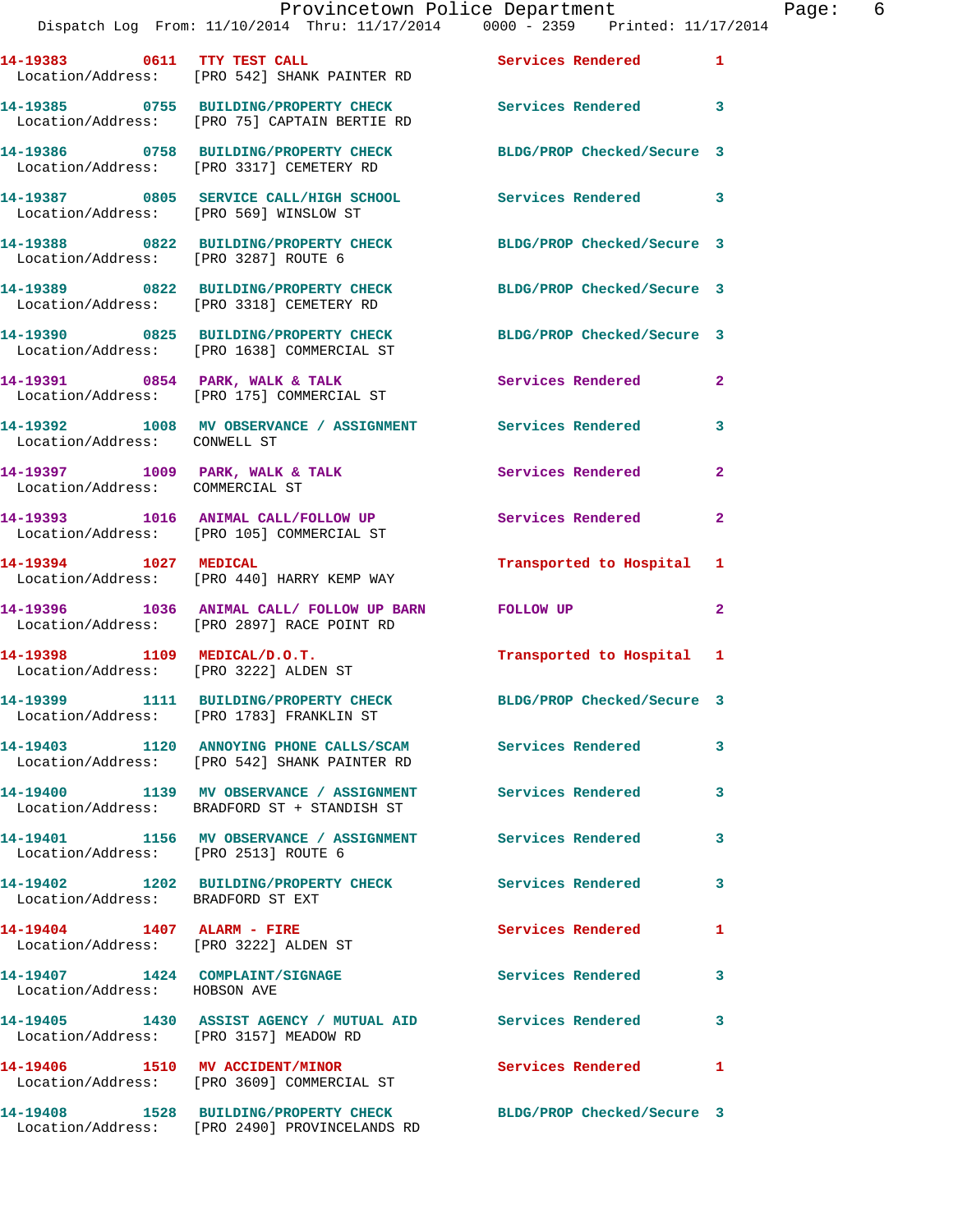**14-19409 1554 BUILDING/PROPERTY CHECK Services Rendered 3** 

Location/Address: [PRO 564] BAYBERRY AVE

**14-19410 1607 ANNOYING PHONE CALLS Services Rendered 3**  Location/Address: FRITZ'S WAY **14-19411 1614 PROPERTY DAMAGE SPOKEN TO 3**  Location/Address: [PRO 185] COMMERCIAL ST **14-19412 1806 ANIMAL CALL/LOOSE DOG Could Not Locate 2**  Location/Address: [PRO 433] RYDER ST EXT **14-19413 1812 PARK, WALK & TALK Services Rendered 2**  Location/Address: [PRO 569] WINSLOW ST **14-19414 1839 PARK, WALK & TALK Services Rendered 2**  Location/Address: [PRO 105] COMMERCIAL ST **14-19415 1914 BUILDING/PROPERTY CHECK BLDG/PROP Checked/Secure 3**  Location/Address: [PRO 3287] ROUTE 6 **14-19416 2011 BUILDING/PROPERTY CHECK Services Rendered 3**  Location/Address: [PRO 2206] COMMERCIAL ST **14-19417 2120 BUILDING/PROPERTY CHECK BLDG/PROP Checked/Secure 3**  Location/Address: [PRO 1638] COMMERCIAL ST **14-19418 2152 SERVE SUMMONS Could Not Locate 3**  Location/Address: COMMERCIAL ST **14-19419 2342 BUILDING/PROPERTY CHECK BLDG/PROP Checked/Secure 3**  Location/Address: [PRO 521] ROUTE 6 **For Date: 11/13/2014 - Thursday 14-19420 0024 PARK, WALK & TALK Services Rendered 2**  Location/Address: [PRO 539] SHANK PAINTER RD **14-19421 0037 MV OBSERVANCE / ASSIGNMENT Services Rendered 3**  Location/Address: [PRO 2489] BRADFORD ST **14-19422 0153 BUILDING/PROPERTY CHECK Services Rendered 3**  Location/Address: [PRO 2483] COMMERCIAL ST **14-19423 0203 BUILDING/PROPERTY CHECK BLDG/PROP Checked/Secure 3**  Location/Address: [PRO 2568] COMMERCIAL ST **14-19424 0224 BUILDING/PROPERTY CHECK BLDG/PROP Checked/Secure 3**  Location/Address: [PRO 444] HIGH POLE HILL **14-19425 0319 BUILDING/PROPERTY CHECK BLDG/PROP Checked/Secure 3**  Location/Address: [PRO 16] MAYFLOWER AVE **14-19426 0518 BUILDING/PROPERTY CHECK BLDG/PROP Checked/Secure 3**  Location/Address: [PRO 2898] JEROME SMITH RD **14-19427 0616 LOBBY TRAFFIC Services Rendered 2 9**  Location/Address: [PRO 542] SHANK PAINTER RD **14-19428 0718 MV OBSERVANCE / ASSIGNMENT Services Rendered 3**  Location/Address: [PRO 2518] ROUTE 6 **14-19429 0729 MV STOP VERBAL WARNING 3**  Location/Address: [PRO 2479] ROUTE 6 **14-19430 0738 BUILDING/PROPERTY CHECK BLDG/PROP Checked/Secure 3**  Location/Address: [PRO 2500] COMMERCIAL ST

**14-19431 0749 MV OBSERVANCE / ASSIGNMENT Services Rendered 3**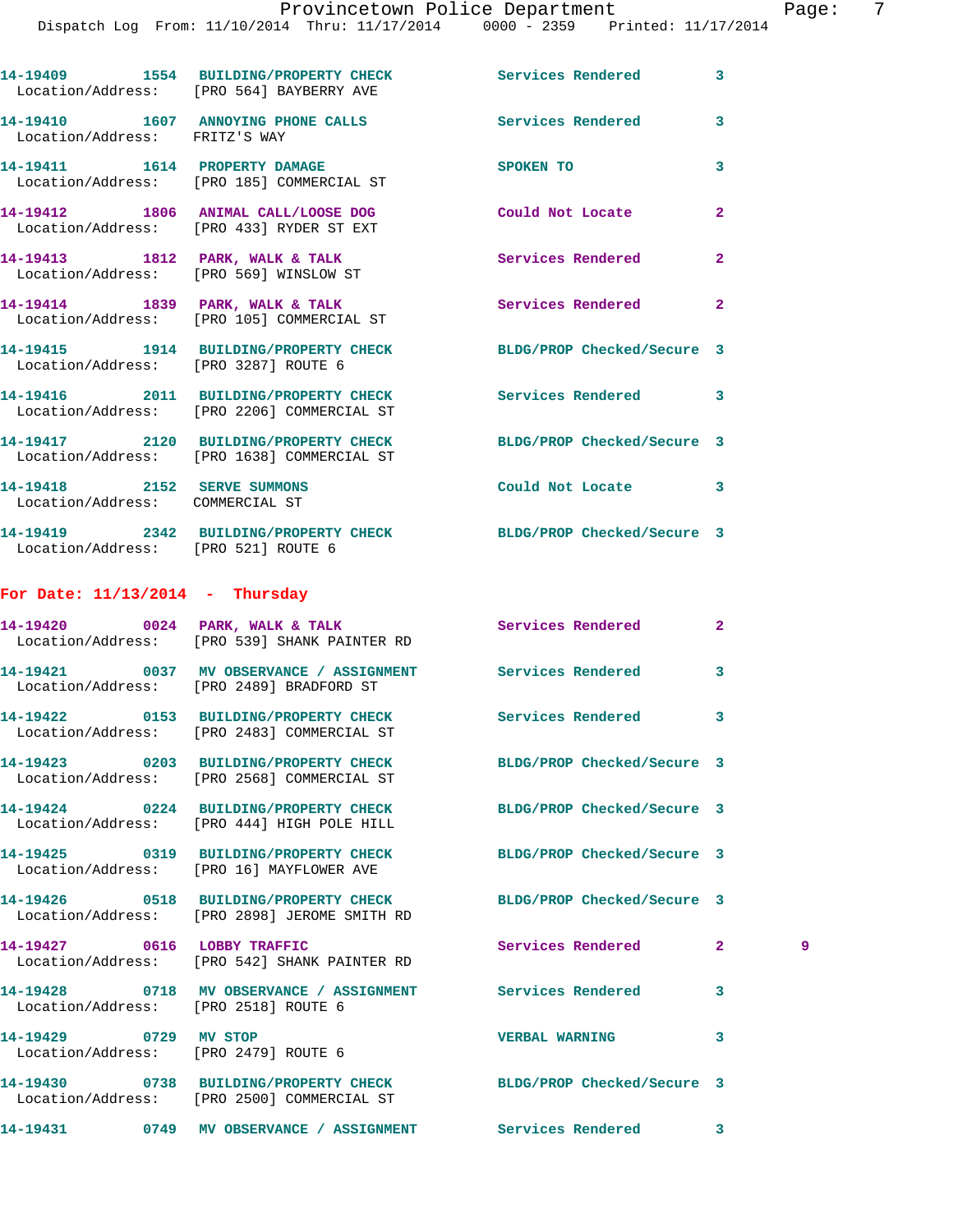|                                        | Dispatch Log From: 11/10/2014 Thru: 11/17/2014 0000 - 2359 Printed: 11/17/2014                                  | Provincetown Police Department | Page: 8        |
|----------------------------------------|-----------------------------------------------------------------------------------------------------------------|--------------------------------|----------------|
| Location/Address: SHANK PAINTER RD     |                                                                                                                 |                                |                |
|                                        | 14-19432 0802 BUILDING/PROPERTY CHECK BLDG/PROP Checked/Secure 3<br>Location/Address: [PRO 3317] CEMETERY RD    |                                |                |
|                                        | 14-19433 0802 BUILDING/PROPERTY CHECK<br>Location/Address: [PRO 3318] CEMETERY RD                               | BLDG/PROP Checked/Secure 3     |                |
| Location/Address: [PRO 569] WINSLOW ST | 14-19434 0807 SERVICE CALL/HIGH SCHOOL Services Rendered 3                                                      |                                |                |
|                                        | 14-19435 0824 PARK, WALK & TALK Services Rendered 2<br>Location/Address: [PRO 516] RACE POINT RD                |                                |                |
|                                        | 14-19436 0924 MEDICAL/D.O.T. OUCH<br>Location/Address: [PRO 440] HARRY KEMP WAY                                 | Transported to Hospital 1      |                |
|                                        | 14-19439 0939 PARK, WALK & TALK Services Rendered<br>Location/Address: [PRO 182] COMMERCIAL ST                  |                                | $\overline{a}$ |
|                                        | 14-19441 1007 ANIMAL CALL/PET PANTRY Services Rendered<br>Location/Address: [PRO 3296] SHANK PAINTER RD         |                                | $\mathbf{2}$   |
|                                        | 14-19442 1013 PARK, WALK & TALK<br>Location/Address: [PRO 175] COMMERCIAL ST                                    | Services Rendered              | $\mathbf{2}$   |
|                                        | 14-19444 1045 BUILDING/PROPERTY CHECK BLDG/PROP Checked/Secure 3<br>Location/Address: [PRO 447] JEROME SMITH RD |                                |                |
|                                        | 14-19443 1046 SUSPICIOUS BAG<br>Location/Address: [PRO 94] BRADFORD ST                                          | Services Rendered              | $\overline{2}$ |
|                                        | 14-19445 1140 PARK, WALK & TALK<br>Location/Address: [PRO 105] COMMERCIAL ST                                    | Services Rendered              | $\overline{2}$ |
|                                        | 14-19447 1226 MV OBSERVANCE / ASSIGNMENT Services Rendered<br>Location/Address: BRADFORD ST + STANDISH ST       |                                | 3              |
|                                        | 14-19446 1230 BUILDING/PROPERTY CHECK Services Rendered 3<br>Location/Address: [PRO 444] HIGH POLE HILL         |                                |                |
| Location/Address: [PRO 3287] ROUTE 6   | 14-19448 1237 BUILDING/PROPERTY CHECK BLDG/PROP Checked/Secure 3                                                |                                |                |
|                                        | 14-19449 1247 ANIMAL CALL/FOLLOW UP Services Rendered<br>Location/Address: [PRO 695] AUNT SUKEYS WAY            |                                | $\mathbf{2}$   |
| Location/Address: [PRO 571] ALDEN ST   | 14-19450 1258 BUILDING/PROPERTY CHECK BLDG/PROP Checked/Secure 3                                                |                                |                |
|                                        | 14-19452 1335 BUILDING/PROPERTY CHECK BLDG/PROP Checked/Secure 3<br>Location/Address: [PRO 1783] FRANKLIN ST    |                                |                |
|                                        | 14-19453 1351 BIKE GNRL/SEVERAL FOUND BIKES Services Rendered<br>Location/Address: [PRO 2898] JEROME SMITH RD   |                                | $\mathbf{2}$   |
|                                        | 14-19454 1405 COMPLAINT<br>Location/Address: [PRO 146] COMMERCIAL ST                                            | SPOKEN TO                      | 3              |
| Refer To Accident: 14-67-AC            | 14-19455 1409 MV ACCIDENT/MINOR<br>Location/Address: [PRO 75] CAPTAIN BERTIES WAY                               | <b>Services Rendered</b>       | 1              |
|                                        | 14-19456    1426 BIKE GENERAL<br>Location/Address: [PRO 72] PROVINCELANDS RD                                    | Services Rendered              | $\mathbf{2}$   |
|                                        | 14-19457 1430 BIKE GENERAL<br>Location/Address: [PRO 2898] JEROME SMITH RD                                      | Services Rendered              | $\mathbf{2}$   |
| 14-19458 1455 HAZARDS                  | Location/Address: [PRO 2483] COMMERCIAL ST                                                                      | Unfounded                      | $\mathbf{2}$   |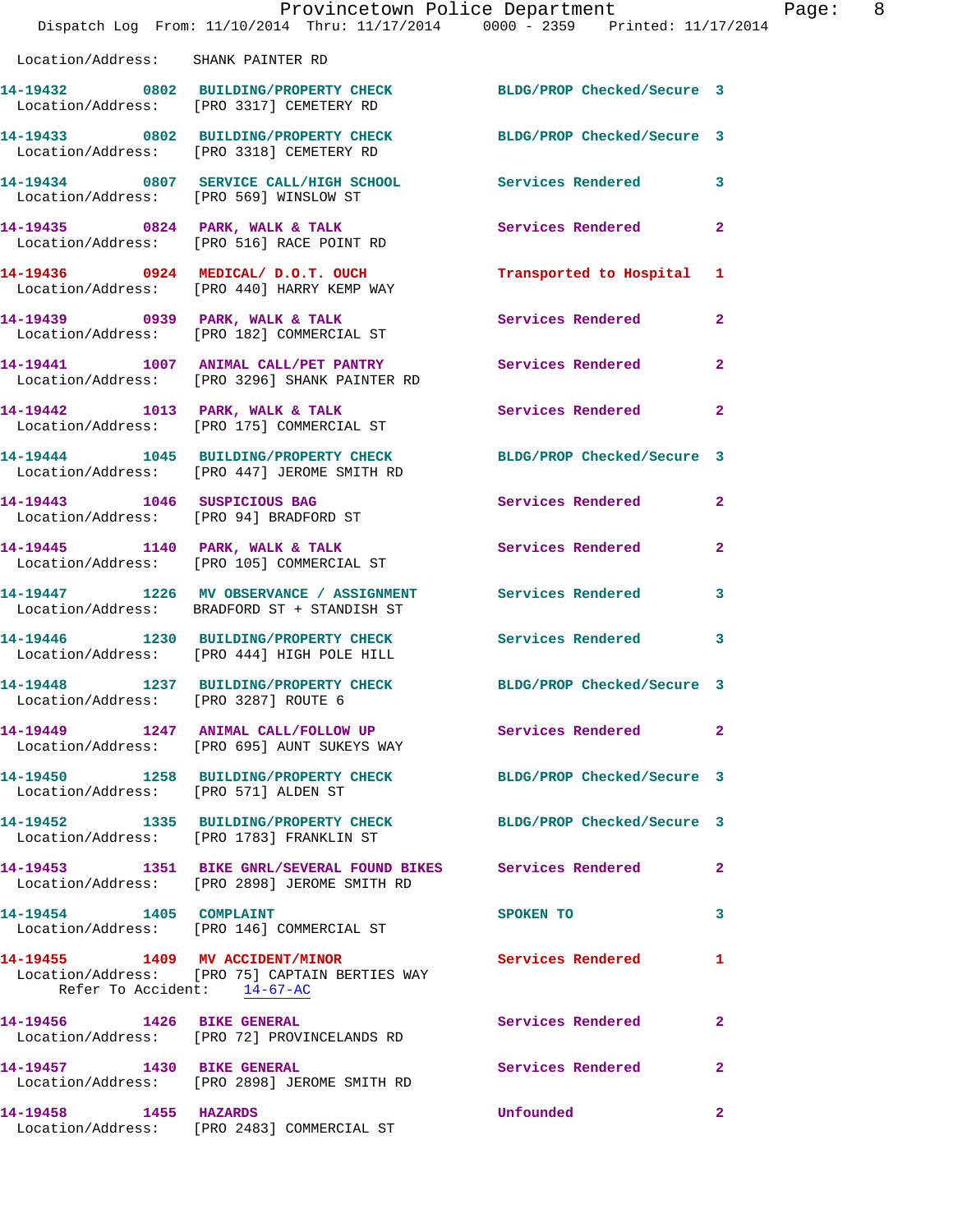| Location/Address: [PRO 512] PRINCE ST                         | 14-19459 1619 BUILDING/PROPERTY CHECK BLDG/PROP Checked/Secure 3                                                 |                            |                |    |
|---------------------------------------------------------------|------------------------------------------------------------------------------------------------------------------|----------------------------|----------------|----|
| Location/Address: [PRO 1646] WINSLOW ST                       | 14-19460 1628 PROPERTY CHECK                                                                                     | BLDG/PROP Checked/Secure 3 |                |    |
| 14-19461 1637 MV STOP                                         | Location/Address: [PRO 3222] ALDEN ST                                                                            | VERBAL WARNING 3           |                |    |
|                                                               | 14-19462 1643 BUILDING/PROPERTY CHECK BLDG/PROP Checked/Secure 3<br>Location/Address: [PRO 2543] MACMILLAN WHARF |                            |                |    |
| Location/Address: [PRO 2] ALDEN ST                            | 14-19463 1711 BUILDING/PROPERTY CHECK BLDG/PROP Checked/Secure 3                                                 |                            |                |    |
|                                                               | 14-19464 1736 MV COMPLAINT<br>Location/Address: [PRO 3670] SHANK PAINTER RD                                      | Services Rendered          | $\mathbf{2}$   |    |
|                                                               | 14-19465 1737 MV OBSERVANCE / ASSIGNMENT No Action Required<br>Location/Address: [PRO 537] SHANK PAINTER RD      |                            | 3              |    |
| 14-19466 1743 MV STOP                                         | Location/Address: JEROME SMITH RD + SHANK PAINTER RD                                                             | <b>VERBAL WARNING</b>      | 3              |    |
|                                                               | 14-19468 1802 MV OBSERVANCE / ASSIGNMENT No Action Required<br>Location/Address: [PRO 3966] SHANK PAINTER RD     |                            | 3              |    |
| 14-19469 1826 MV COMPLAINT<br>Location/Address: COMMERCIAL ST |                                                                                                                  | Services Rendered          | $\mathbf{2}$   |    |
|                                                               | 14-19470 2019 BUILDING/PROPERTY CHECK BLDG/PROP Checked/Secure 3<br>Location/Address: [PRO 1638] COMMERCIAL ST   |                            |                |    |
|                                                               | 14-19471 2036 BUILDING/PROPERTY CHECK BLDG/PROP Checked/Secure 3<br>Location/Address: [PRO 530] SHANK PAINTER RD |                            |                |    |
|                                                               | 14-19472 2115 BUILDING/PROPERTY CHECK BLDG/PROP Checked/Secure 3<br>Location/Address: [PRO 519] RACE POINT RD    |                            |                |    |
| 14-19473 2126 HAZARDS<br>Location/Address: COMMERCIAL ST      |                                                                                                                  | Taken/Referred to Other 2  |                |    |
|                                                               | 14-19474 2133 ASSIST AGENCY / TRURO PD No Action Required<br>Location/Address: [TRU] ROUTE 6 + STANDISH WAY      |                            | 3              |    |
| Location/Address: BRADFORD ST                                 |                                                                                                                  |                            | 1              |    |
|                                                               | 14-19476  2306 BUILDING/PROPERTY CHECK Services Rendered<br>Location/Address: [PRO 2206] COMMERCIAL ST           |                            | 3              |    |
|                                                               | 14-19477 2340 BUILDING/PROPERTY CHECK<br>Location/Address: [PRO 1783] FRANKLIN ST                                | BLDG/PROP Checked/Secure 3 |                |    |
| For Date: 11/14/2014 - Fridav                                 |                                                                                                                  |                            |                |    |
|                                                               | 14-19478 0338 BUILDING/PROPERTY CHECK BLDG/PROP Checked/Secure 3<br>Location/Address: [PRO 2494] BRADFORD ST     |                            |                |    |
|                                                               | 14-19479 0343 BUILDING/PROPERTY CHECK BLDG/PROP Checked/Secure 3<br>Location/Address: [PRO 2500] COMMERCIAL ST   |                            |                |    |
| 14-19480 0425 LOBBY TRAFFIC                                   | Location/Address: [PRO 542] SHANK PAINTER RD                                                                     | Services Rendered          | $\mathbf{2}^-$ | 20 |
|                                                               | 14-19481 0454 BUILDING/PROPERTY CHECK<br>Location/Address: [PRO 545] SHANK PAINTER RD                            | BLDG/PROP Checked/Secure 3 |                |    |
|                                                               |                                                                                                                  |                            |                |    |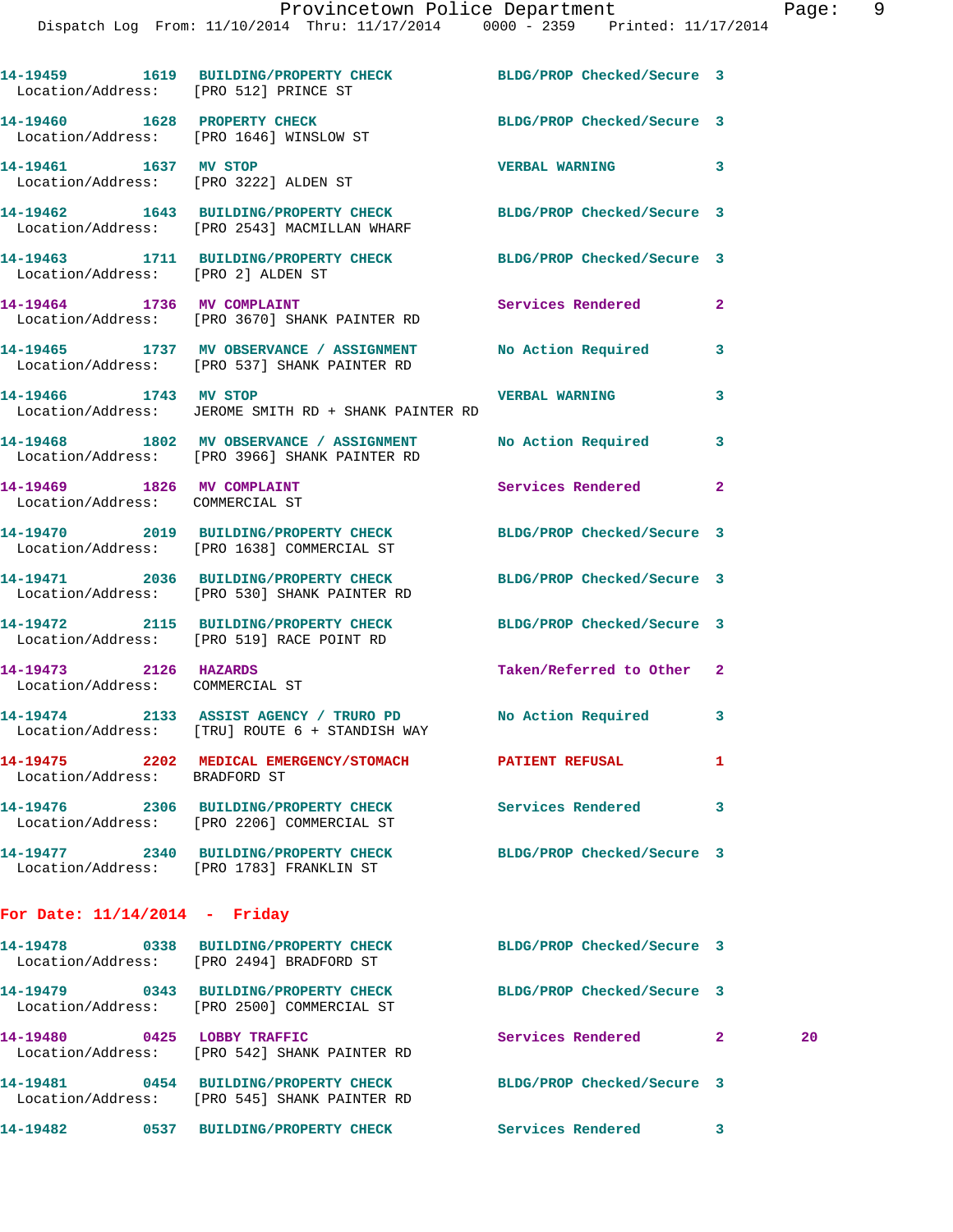|                                      | Dispatch Log From: 11/10/2014 Thru: 11/17/2014 0000 - 2359 Printed: 11/17/2014                                  | Provincetown Police Department |                | Page: 10 |  |
|--------------------------------------|-----------------------------------------------------------------------------------------------------------------|--------------------------------|----------------|----------|--|
|                                      | Location/Address: [PRO 2898] JEROME SMITH RD                                                                    |                                |                |          |  |
|                                      | 14-19483 0545 BUILDING/PROPERTY CHECK Services Rendered 3<br>Location/Address: [PRO 2977] COMMERCIAL ST         |                                |                |          |  |
|                                      | 14-19484 0708 911 GENERAL/HEART<br>Location/Address: [PRO 2645] SHANK PAINTER RD                                | Transported to Hospital 1      |                |          |  |
|                                      | 14-19485 0719 BUILDING/PROPERTY CHECK BLDG/PROP Checked/Secure 3<br>Location/Address: [PRO 1638] COMMERCIAL ST  |                                |                |          |  |
|                                      | 14-19486 0722 BUILDING/PROPERTY CHECK BLDG/PROP Checked/Secure 3<br>Location/Address: [PRO 447] JEROME SMITH RD |                                |                |          |  |
|                                      | 14-19488 0819 SERVICE CALL<br>Location/Address: [PRO 569] WINSLOW ST                                            | Services Rendered 3            |                |          |  |
|                                      | 14-19489 0824 ANIMAL CALL/FEEDING WILD ANIM No Action Required 2<br>Location/Address: [PRO 595] BRADFORD ST     |                                |                |          |  |
| Location/Address: BRADFORD ST        | 14-19490 0955 MEDICAL EMERGENCY/SWOLLEN LEG Transported to Hospital 1                                           |                                |                |          |  |
|                                      | 14-19491 1027 BUILDING/PROPERTY CHECK BLDG/PROP Checked/Secure 3<br>Location/Address: [PRO 571] ALDEN ST        |                                |                |          |  |
|                                      | 14-19492 1041 FOLLOW UP/WELL BEING CHECK SPOKEN TO<br>Location/Address: [PRO 711] BRADFORD ST                   |                                | $\mathbf{2}$   |          |  |
|                                      | 14-19493 1047 ANIMAL CALL/PET PANTRY<br>Location/Address: [PRO 3296] SHANK PAINTER RD                           |                                | $\mathbf{2}$   |          |  |
|                                      | 14-19494   1048 MV COMPLAINT<br>Location/Address: [PRO 1198] BRADFORD ST                                        | Services Rendered              | $\overline{2}$ |          |  |
|                                      | 14-19495 1124 ANIMAL/BIRD IN STORE Services Rendered<br>Location/Address: [PRO 3296] SHANK PAINTER RD           |                                | $\overline{2}$ |          |  |
|                                      | 14-19496 1238 SERVE WARRANT<br>Location/Address: [PRO 2117] WINTHROP PL                                         | Could Not Locate 3             |                |          |  |
| 14-19497 1256 JUVENILE ISSUES        | Location/Address: [PRO 569] WINSLOW ST                                                                          | SPOKEN TO                      | $\mathbf{3}$   | 1        |  |
|                                      | 14-19499 1333 PARK, WALK & TALK<br>Location/Address: [PRO 3287] ROUTE 6                                         | Services Rendered 2            |                |          |  |
| Location/Address: BRADFORD ST        | 14-19500 1343 MEDICAL/ABD PAIN                                                                                  | Transported to Hospital 1      |                |          |  |
|                                      | 14-19501 1408 BUILDING/PROPERTY CHECK<br>Location/Address: [PRO 2898] JEROME SMITH RD                           | BLDG/PROP Checked/Secure 3     |                |          |  |
|                                      | 14-19502 1409 MEDICAL/LIFT ASSIST<br>Location/Address: [PRO 1158] WINSLOW ST                                    | Services Rendered 1            |                |          |  |
| Location/Address: [PRO 571] ALDEN ST | 14-19503 1412 BUILDING/PROPERTY CHECK BLDG/PROP Checked/Secure 3                                                |                                |                |          |  |
| 14-19504 1416 MV STOP                | Location/Address: BRADFORD ST + HOWLAND ST                                                                      | <b>VERBAL WARNING</b>          | 3              |          |  |
| 14-19505 1430 COMPLAINT              | Location/Address: [PRO 413] CONWELL ST                                                                          | Services Rendered 3            |                | 1        |  |
|                                      | 14-19506 1510 BUILDING/PROPERTY CHECK Services Rendered 3<br>Location/Address: [PRO 3259] MACMILLAN WHARF       |                                |                |          |  |
|                                      | 14-19508 1609 MV OBSERVANCE / ASSIGNMENT Services Rendered 3<br>Location/Address: SNAIL RD + COMMERCIAL ST      |                                |                |          |  |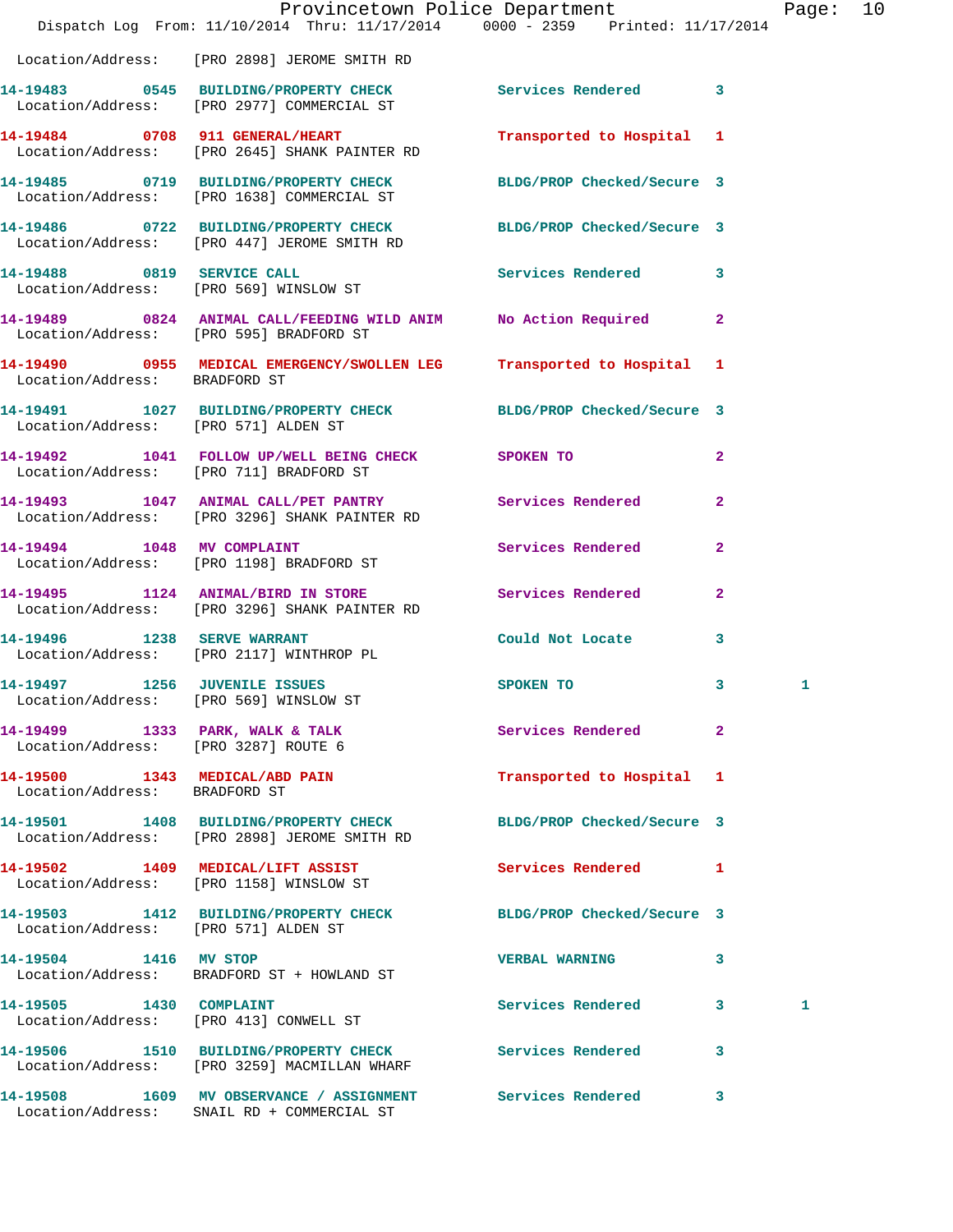|                                      | Dispatch Log From: 11/10/2014 Thru: 11/17/2014 0000 - 2359 Printed: 11/17/2014                                       | Provincetown Police Department Page: 11 |              |   |  |
|--------------------------------------|----------------------------------------------------------------------------------------------------------------------|-----------------------------------------|--------------|---|--|
|                                      | 14-19509 1611 SUSPICIOUS ACTIVITY No Action Required 2<br>Location/Address: [PRO 447] JEROME SMITH RD                |                                         |              |   |  |
|                                      | 14-19510 1649 VERBAL SPEED<br>Location/Address: [PRO 2521] ROUTE 6                                                   | <b>VERBAL WARNING</b> 3                 |              |   |  |
|                                      | 14-19511 1651 MV OBSERVANCE / ASSIGNMENT Services Rendered<br>Location/Address: STANDISH ST + BRADFORD ST            |                                         | $\mathbf{3}$ |   |  |
|                                      | 14-19512 1809 WELL-BEING CHECK<br>Location/Address: [PRO 2519] ROUTE 6                                               | Could Not Locate 3                      |              | 1 |  |
|                                      | 14-19513   1829   BUILDING/PROPERTY CHECK   BLDG/PROP Checked/Secure 3<br>Location/Address: [PRO 444] HIGH POLE HILL |                                         |              |   |  |
|                                      | 14-19514 1834 BUILDING/PROPERTY CHECK BLDG/PROP Checked/Secure 3<br>Location/Address: [PRO 2206] COMMERCIAL ST       |                                         |              |   |  |
|                                      | 14-19516 1911 VERBAL SPEED<br>Location/Address: [PRO 3260] BRADFORD ST EXT                                           | <b>VERBAL WARNING</b>                   | 3            |   |  |
|                                      | 14-19517 1936 MV OBSERVANCE / ASSIGNMENT Services Rendered 3<br>Location/Address: [PRO 2501] BRADFORD ST             |                                         |              |   |  |
|                                      | 14-19518 2052 BUILDING/PROPERTY CHECK BLDG/PROP Checked/Secure 3<br>Location/Address: [PRO 1638] COMMERCIAL ST       |                                         |              |   |  |
|                                      | 14-19519 2113 BUILDING/PROPERTY CHECK BLDG/PROP Checked/Secure 3<br>Location/Address: [PRO 519] RACE POINT RD        |                                         |              |   |  |
|                                      | 14-19520 2126 VERBAL FAIL TO DISPLAY WERBAL WARNING 3<br>Location/Address: ARCH ST + COMMERCIAL ST                   |                                         |              |   |  |
|                                      | 14-19521 2207 VERBAL SPEED<br>Location/Address: [PRO 2391] BRADFORD ST                                               | <b>VERBAL WARNING</b>                   | 3            |   |  |
| Location/Address: [PRO 3287] ROUTE 6 | 14-19522 2211 BUILDING/PROPERTY CHECK BLDG/PROP Checked/Secure 3                                                     |                                         |              |   |  |
| Location/Address: HARRY KEMP WAY     | 14-19523 2303 MEDICAL EMERGENCY Transported to Hospital 1                                                            |                                         |              |   |  |
|                                      | 14-19524 2340 BUILDING/PROPERTY CHECK<br>Location/Address: [PRO 2483] COMMERCIAL ST                                  | <b>Services Rendered</b>                |              |   |  |
|                                      | 14-19526 2351 BUILDING/PROPERTY CHECK BLDG/PROP Checked/Secure 3<br>Location/Address: [PRO 379] COMMERCIAL ST        |                                         |              |   |  |
|                                      | 14-19527 2354 MV OBSERVANCE / ASSIGNMENT Services Rendered 3<br>Location/Address: [PRO 3737] BRADFORD ST             |                                         |              |   |  |
| For Date: $11/15/2014$ - Saturday    |                                                                                                                      |                                         |              |   |  |
|                                      | 14-19528 0001 BUILDING/PROPERTY CHECK<br>Location/Address: [PRO 539] SHANK PAINTER RD                                | BLDG/PROP Checked/Secure 3              |              |   |  |
|                                      | 14-19529 0010 BUILDING/PROPERTY CHECK BLDG/PROP Checked/Secure 3<br>Location/Address: [PRO 16] MAYFLOWER AVE         |                                         |              |   |  |
|                                      | 14-19531 0028 MV OBSERVANCE / ASSIGNMENT Services Rendered 3<br>Location/Address: [PRO 2489] BRADFORD ST             |                                         |              |   |  |
|                                      | 14-19536 0046 BUILDING/PROPERTY CHECK<br>Location/Address: [PRO 1638] COMMERCIAL ST                                  | BLDG/PROP Checked/Secure 3              |              |   |  |
|                                      | 14-19532 0047 BUILDING/PROPERTY CHECK BLDG/PROP Checked/Secure 3<br>Location/Address: [PRO 2568] COMMERCIAL ST       |                                         |              |   |  |
|                                      | 14-19534 0108 BUILDING/PROPERTY CHECK<br>Location/Address: [PRO 3928] COMMERCIAL ST                                  | BLDG/PROP Checked/Secure 3              |              |   |  |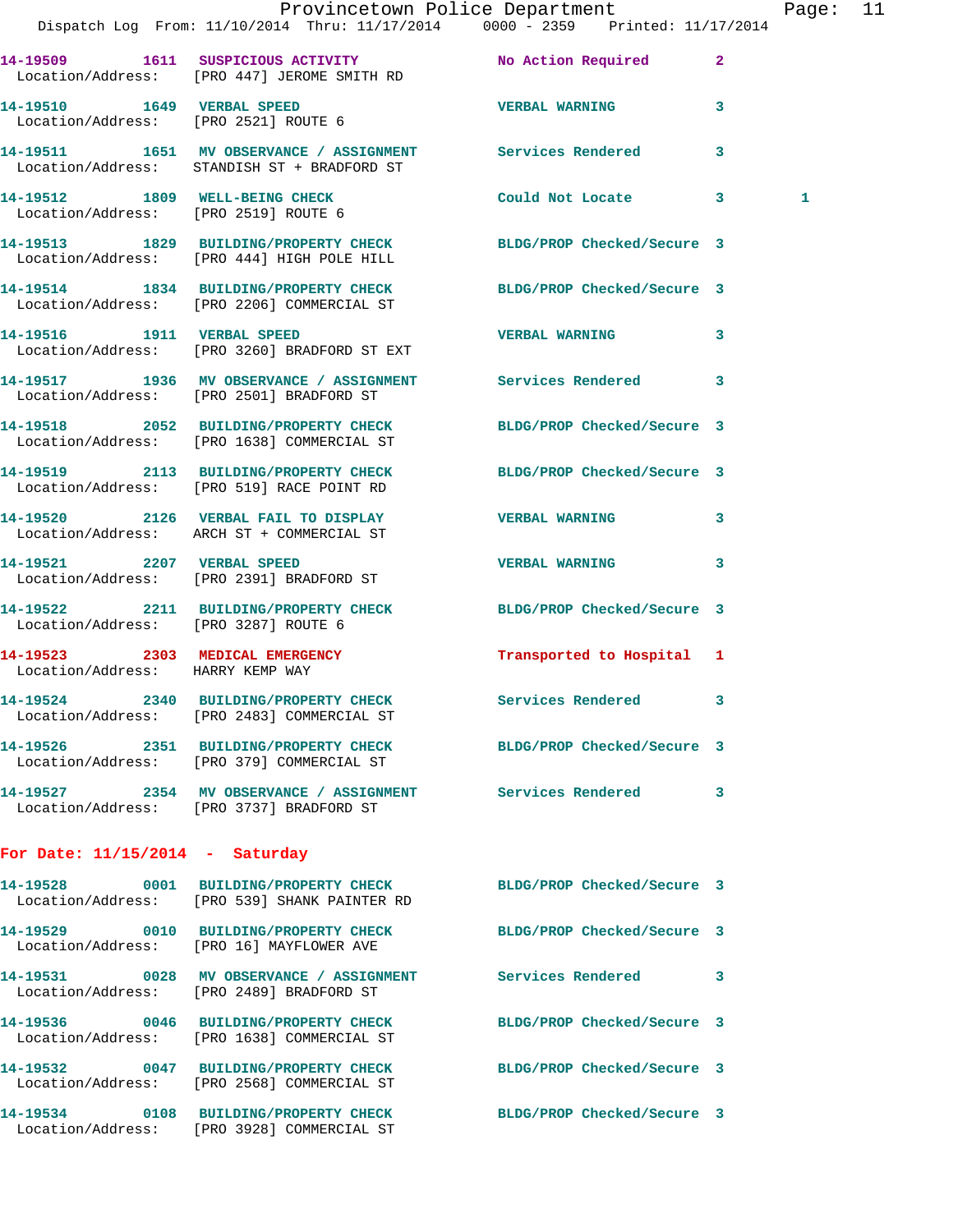|                                       | 14-19535 0133 BUILDING/PROPERTY CHECK<br>Location/Address: [PRO 2206] COMMERCIAL ST                               | Taken/Referred to Other 3  |                     |
|---------------------------------------|-------------------------------------------------------------------------------------------------------------------|----------------------------|---------------------|
|                                       | 14-19537 0150 MV OBSERVANCE / ASSIGNMENT Services Rendered<br>Location/Address: [PRO 106] COMMERCIAL ST           |                            | 3                   |
|                                       | 14-19538 0203 BUILDING/PROPERTY CHECK<br>Location/Address: [PRO 440] HARRY KEMP WAY                               | BLDG/PROP Checked/Secure 3 |                     |
|                                       | 14-19539 0209 BUILDING/PROPERTY CHECK<br>Location/Address: [PRO 516] RACE POINT RD                                | BLDG/PROP Checked/Secure 3 |                     |
| Location/Address: [PRO 2] ALDEN ST    | 14-19540 0248 BUILDING/PROPERTY CHECK                                                                             | BLDG/PROP Checked/Secure 3 |                     |
|                                       | 14-19541 0406 BUILDING/PROPERTY CHECK BLDG/PROP Checked/Secure 3<br>Location/Address: [PRO 3296] SHANK PAINTER RD |                            |                     |
|                                       | 14-19542 0430 PARK, WALK & TALK<br>Location/Address: [PRO 539] SHANK PAINTER RD                                   | Services Rendered          | $\overline{2}$      |
|                                       | 14-19543 0514 BUILDING/PROPERTY CHECK<br>Location/Address: [PRO 1645] HARRY KEMP WAY                              | BLDG/PROP Checked/Secure 3 |                     |
|                                       | 14-19544 0516 BUILDING/PROPERTY CHECK<br>Location/Address: [PRO 3430] COMMERCIAL ST                               | <b>Services Rendered</b>   | 3                   |
|                                       | 14-19545 0550 BUILDING/PROPERTY CHECK<br>Location/Address: [PRO 3770] COMMERCIAL ST                               | BLDG/PROP Checked/Secure 3 |                     |
| 14-19546 0617 LOBBY TRAFFIC           | Location/Address: [PRO 542] SHANK PAINTER RD                                                                      | Services Rendered          | $\mathbf{2}^-$<br>9 |
|                                       | 14-19547 0621 BUILDING/PROPERTY CHECK<br>Location/Address: [PRO 3471] BRADFORD ST EXT                             | BLDG/PROP Checked/Secure 3 |                     |
|                                       | 14-19548 0739 BUILDING/PROPERTY CHECK<br>Location/Address: [PRO 3259] MACMILLAN WHARF                             | BLDG/PROP Checked/Secure 3 |                     |
|                                       | 14-19549 0759 BUILDING/PROPERTY CHECK<br>Location/Address: [PRO 488] MAYFLOWER AVE                                | BLDG/PROP Checked/Secure 3 |                     |
|                                       | 14-19550 0812 ANIMAL CALL/DONATION<br>Location/Address: [PRO 3296] SHANK PAINTER RD                               | Services Rendered          | $\mathbf{2}$        |
|                                       | 14-19551 0816 COMPLAINT/PROPANE ODOR<br>Location/Address: [PRO 536] SHANK PAINTER RD                              | Services Rendered          | 3                   |
|                                       | 14-19552 0846 ANIMAL CALL/RACCOON<br>Location/Address: [PRO 2605] COMMERCIAL ST                                   | No Action Required         | $\mathbf{2}$        |
|                                       | 14-19553 0910 BUILDING/PROPERTY CHECK<br>Location/Address: [PRO 1778] SHANK PAINTER RD                            | BLDG/PROP Checked/Secure 3 |                     |
| 14-19554 0919 FIREARMS THEFT          | Location/Address: [PRO 542] SHANK PAINTER RD                                                                      | SPOKEN TO                  | $\overline{a}$      |
| Location/Address: [PRO 512] PRINCE ST | 14-19555 0938 BUILDING/PROPERTY CHECK                                                                             | BLDG/PROP Checked/Secure 3 |                     |
|                                       | 14-19556 1026 BUILDING/PROPERTY CHECK<br>Location/Address: [PRO 3317] CEMETERY RD                                 | BLDG/PROP Checked/Secure 3 |                     |
|                                       | 14-19557 1026 BUILDING/PROPERTY CHECK<br>Location/Address: [PRO 3318] CEMETERY RD                                 | BLDG/PROP Checked/Secure 3 |                     |
|                                       | 14-19558 1035 MV OBSERVANCE / ASSIGNMENT<br>Location/Address: BRADFORD ST + MILLER HILL RD                        | Services Rendered          | 3                   |
| 14-19559 1047 FOLLOW UP               |                                                                                                                   | Services Rendered          | $\mathbf{2}$        |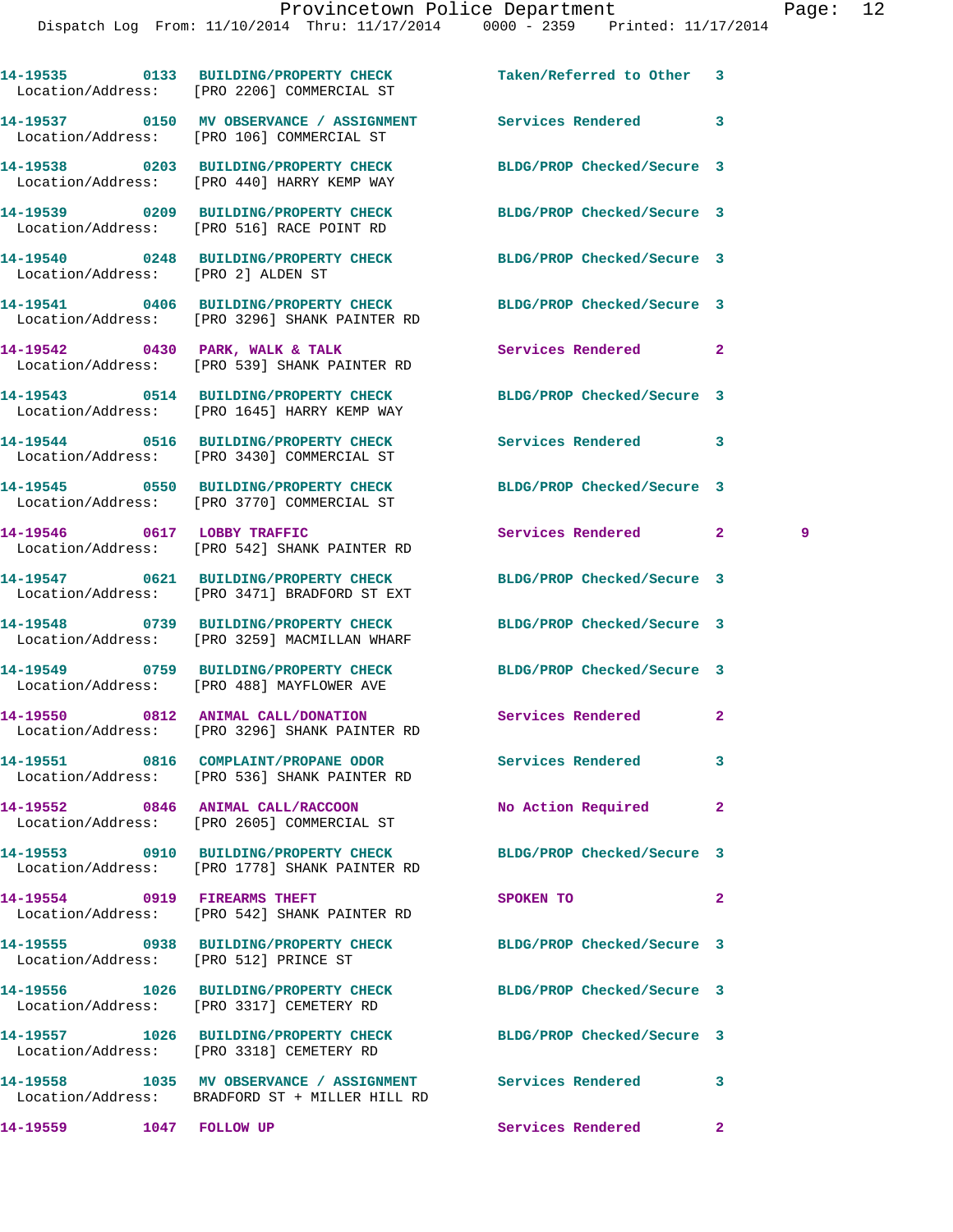|                                                                        | Provincetown Police Department<br>Dispatch Log From: 11/10/2014 Thru: 11/17/2014 0000 - 2359 Printed: 11/17/2014   |                            |                |
|------------------------------------------------------------------------|--------------------------------------------------------------------------------------------------------------------|----------------------------|----------------|
|                                                                        | Location/Address: [PRO 2483] COMMERCIAL ST                                                                         |                            |                |
| 14-19560 1047 MV STOP                                                  | Location/Address: [PRO 3523] BRADFORD ST                                                                           | <b>VERBAL WARNING</b>      | 3              |
| Location/Address: CONWELL ST                                           | 14-19561 1126 ANIMAL CALL/LIFT ASSIS DOG Services Rendered                                                         |                            | $\mathbf{2}$   |
| 14-19562 1204 MV STOP                                                  | Location/Address: [PRO 3737] BRADFORD ST                                                                           | Services Rendered          | 3              |
|                                                                        | 14-19564 1210 BUILDING/PROPERTY CHECK BLDG/PROP Checked/Secure 3<br>Location/Address: [PRO 1783] FRANKLIN ST       |                            |                |
|                                                                        | 14-19563 1212 BUILDING/PROPERTY CHECK<br>Location/Address: [PRO 519] RACE POINT RD                                 | BLDG/PROP Checked/Secure 3 |                |
| 14-19565 1221 WELL BEING CHECK<br>Location/Address: [PRO 2519] ROUTE 6 |                                                                                                                    | Could Not Locate           | 3              |
|                                                                        | 14-19566 1240 911/MISDIAL<br>Location/Address: [PRO 3126] OLD ANN PAGE WAY                                         | <b>False Alarm</b>         | 1              |
|                                                                        | 14-19568 1352 BUILDING/PROPERTY CHECK<br>Location/Address: [PRO 2500] COMMERCIAL ST                                | BLDG/PROP Checked/Secure 3 |                |
| 14-19567 1355 BIKE GENERAL                                             | Location/Address: [PRO 542] SHANK PAINTER RD                                                                       | Services Rendered          | $\overline{2}$ |
|                                                                        | 14-19569 1356 MV OBSERVANCE / ASSIGNMENT Services Rendered<br>Location/Address: [PRO 2868] CONWELL ST              |                            | 3              |
|                                                                        | 14-19570 1401 ASSIST AGENCY/WATER DEPT Services Rendered<br>Location/Address: [PRO 1799] BRADFORD ST               |                            | 3              |
|                                                                        | 14-19571 1412 ANIMAL CALL/LOOSE DOG<br>Location/Address: [PRO 3628] COMMERCIAL ST                                  | Services Rendered          | $\mathbf{2}$   |
|                                                                        | 14-19572 1414 PARK, WALK & TALK<br>Location/Address: [PRO 175] COMMERCIAL ST                                       | Services Rendered          | $\mathbf{2}$   |
|                                                                        | 14-19573 1534 UNCONSCIOUS/TRANSPORT<br>Location/Address: [PRO 1109] SOMERSET RD                                    | Transported to Hospital    | 1              |
|                                                                        | 14-19575 1727 DIFFICULTY BREATHING/TRANSPORT Transported to Hospital 1<br>Location/Address: [PRO 1113] STANDISH ST |                            |                |
|                                                                        | 14-19576 1732 BUILDING/PROPERTY CHECK BLDG/PROP Checked/Secure 3<br>Location/Address: [PRO 1646] WINSLOW ST        |                            |                |
|                                                                        | 14-19578 1809 VERBAL/FAIL TO USE CARE<br>Location/Address: [PRO 2818] CONWELL ST                                   | <b>VERBAL WARNING</b>      | 3              |
|                                                                        | 14-19579 1851 MV OBSERVANCE / ASSIGNMENT Services Rendered<br>Location/Address: [PRO 539] SHANK PAINTER RD         |                            | 3              |
|                                                                        | 14-19580 1900 VERBAL PLATE LIGHT<br>Location/Address: [PRO 542] SHANK PAINTER RD                                   | <b>VERBAL WARNING</b>      | 3              |
|                                                                        | 14-19581 1904 BUILDING/PROPERTY CHECK<br>Location/Address: [PRO 175] COMMERCIAL ST                                 | BLDG/PROP Checked/Secure 3 |                |
|                                                                        | 14-19582 2037 BUILDING/PROPERTY CHECK BLDG/PROP Checked/Secure 3<br>Location/Address: [PRO 2898] JEROME SMITH RD   |                            |                |
|                                                                        | 14-19583 2107 MV OBSERVANCE / ASSIGNMENT Services Rendered<br>Location/Address: [PRO 537] SHANK PAINTER RD         |                            | 3              |
|                                                                        | 14-19584 2108 MV OBSERVANCE / ASSIGNMENT Services Rendered<br>Location/Address: CONWELL ST + HARRY KEMP WAY        |                            | 3              |

Page: 13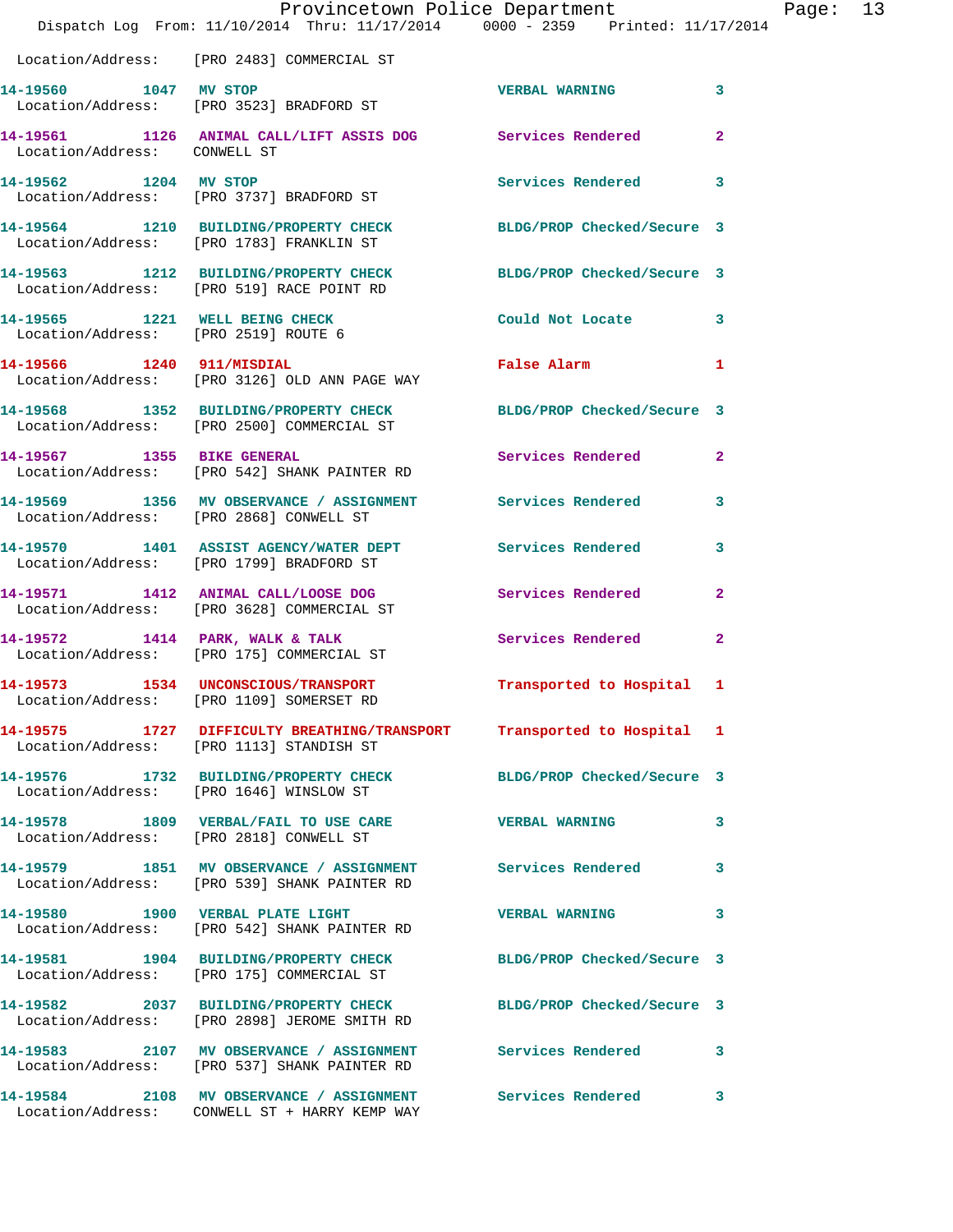|                                        | Dispatch Log From: 11/10/2014 Thru: 11/17/2014 0000 - 2359 Printed: 11/17/2014                                   | Provincetown Police Department | Page: 14        |
|----------------------------------------|------------------------------------------------------------------------------------------------------------------|--------------------------------|-----------------|
|                                        |                                                                                                                  |                                |                 |
|                                        | 14-19585 2333 BUILDING/PROPERTY CHECK BLDG/PROP Checked/Secure 3<br>Location/Address: [PRO 2568] COMMERCIAL ST   |                                |                 |
|                                        | 14-19587  2340 MV OBSERVANCE / ASSIGNMENT Services Rendered 3<br>Location/Address: [PRO 606] CONWELL ST          |                                |                 |
|                                        | 14-19586 2343 BUILDING/PROPERTY CHECK BLDG/PROP Checked/Secure 3<br>Location/Address: [PRO 545] SHANK PAINTER RD |                                |                 |
| For Date: $11/16/2014$ - Sunday        |                                                                                                                  |                                |                 |
|                                        | 14-19588 0020 BUILDING/PROPERTY CHECK BLDG/PROP Checked/Secure 3<br>Location/Address: [PRO 306] COMMERCIAL ST    |                                |                 |
|                                        | 14-19590 0045 BUILDING/PROPERTY CHECK BLDG/PROP Checked/Secure 3<br>Location/Address: [PRO 3770] COMMERCIAL ST   |                                |                 |
|                                        | 14-19589 0048 LOBBY TRAFFIC<br>Location/Address: [PRO 542] SHANK PAINTER RD                                      | Services Rendered 2            | 10 <sup>°</sup> |
| Location/Address: [PRO 37] BRADFORD ST | 14-19591 0057 MV OBSERVANCE / ASSIGNMENT Services Rendered 3                                                     |                                |                 |
| Location/Address: [PRO 3287] ROUTE 6   | 14-19592 0151 BUILDING/PROPERTY CHECK BLDG/PROP Checked/Secure 3                                                 |                                |                 |
|                                        | 14-19593 0158 BUILDING/PROPERTY CHECK BLDG/PROP Checked/Secure 3<br>Location/Address: [PRO 3151] COMMERCIAL ST   |                                |                 |
|                                        | 14-19594 0237 BUILDING/PROPERTY CHECK BLDG/PROP Checked/Secure 3<br>Location/Address: [PRO 3471] BRADFORD ST EXT |                                |                 |
|                                        | 14-19595 0312 BUILDING/PROPERTY CHECK<br>Location/Address: [PRO 516] RACE POINT RD                               | BLDG/PROP Checked/Secure 3     |                 |
|                                        | 14-19596 0429 BUILDING/PROPERTY CHECK BLDG/PROP Checked/Secure 3<br>Location/Address: [PRO 1646] WINSLOW ST      |                                |                 |
|                                        | 14-19597 0501 BUILDING/PROPERTY CHECK BLDG/PROP Checked/Secure 3<br>Location/Address: [PRO 1638] COMMERCIAL ST   |                                |                 |
|                                        | 14-19598 0524 BUILDING/PROPERTY CHECK<br>Location/Address: [PRO 3737] BRADFORD ST                                | BLDG/PROP Checked/Secure 3     |                 |
| Location/Address: [PRO 521] ROUTE 6    | 14-19599 0630 BUILDING/PROPERTY CHECK Services Rendered 3                                                        |                                |                 |
| Location/Address: [PRO 446] HOWLAND ST | 14-19600 0706 MV OBSERVANCE / ASSIGNMENT Services Rendered 3                                                     |                                |                 |
|                                        | 14-19601 0729 MEDICAL EMERGENCY/<br>Location/Address: [PRO 726] BRADFORD ST                                      | Transported to Hospital 1      |                 |
| Location/Address: [PRO 446] HOWLAND ST | 14-19602 0800 MV OBSERVANCE / ASSIGNMENT Services Rendered 3                                                     |                                |                 |
|                                        | 14-19603 0822 BUILDING/PROPERTY CHECK BLDG/PROP Checked/Secure 3<br>Location/Address: [PRO 530] SHANK PAINTER RD |                                |                 |
|                                        | 14-19606 0833 BUILDING/PROPERTY CHECK Services Rendered 3<br>Location/Address: [PRO 433] RYDER ST EXT            |                                |                 |
|                                        | 14-19605 0836 BUILDING/PROPERTY CHECK BLDG/PROP Checked/Secure 3<br>Location/Address: [PRO 2568] COMMERCIAL ST   |                                |                 |
|                                        | 14-19607 0838 MEDICAL EMERGENCY/DIARRHEA Transported to Hospital 1<br>Location/Address: [PRO 1565] CONWELL ST    |                                |                 |
|                                        | 14-19608 0903 FOUND CHECK/RETURNED<br>Location/Address: [PRO 3670] SHANK PAINTER RD                              | Services Rendered 3            | 1               |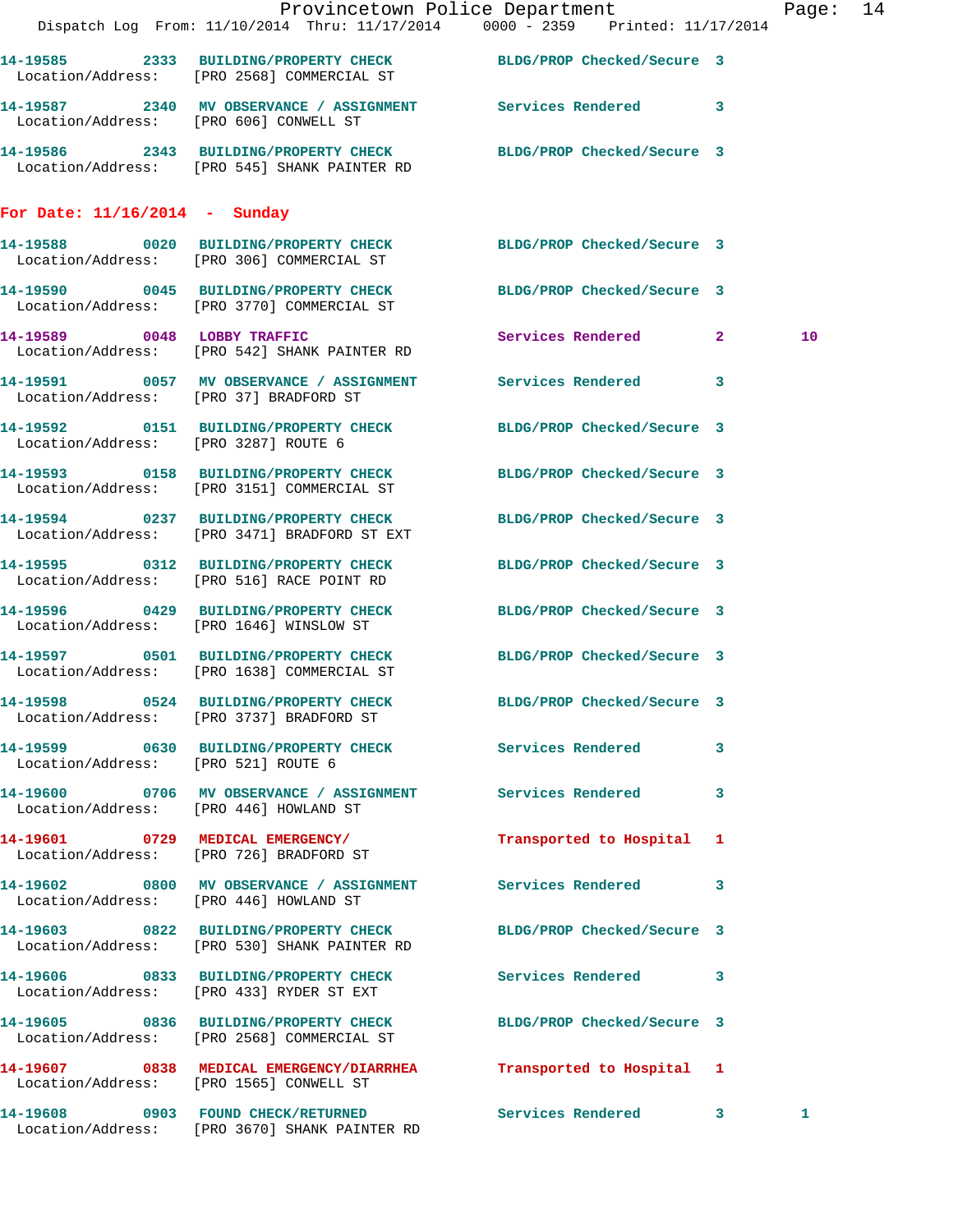| 14-19609 0916 AIRCRAFT                                                                            | Location/Address: [PRO 516] RACE POINT RD                                                                   | Services Rendered          | $\overline{2}$ |
|---------------------------------------------------------------------------------------------------|-------------------------------------------------------------------------------------------------------------|----------------------------|----------------|
|                                                                                                   | 14-19610 0954 BUILDING/PROPERTY CHECK<br>Location/Address: [PRO 524] COMMERCIAL ST                          | <b>Services Rendered</b>   | 3              |
| Location/Address: [PRO 606] CONWELL ST                                                            | 14-19611 1041 MV OBSERVANCE / ASSIGNMENT Services Rendered                                                  |                            | 3              |
| Location/Address: [PRO 3222] ALDEN ST                                                             | 14-19612 1056 MEDICAL EMERGENCY/HEADACHE PATIENT REFUSAL                                                    |                            | $\mathbf{1}$   |
|                                                                                                   | 14-19613 1152 LARCENY /FORGERY/ FRAUD<br>Location/Address: [PRO 3266] HOWLAND ST                            | Services Rendered          | $\mathbf{2}$   |
| 14-19614 1222 COMPLAINT                                                                           | Location/Address: [PRO 210] COMMERCIAL ST                                                                   | Services Rendered          | 3              |
|                                                                                                   | 14-19615 1228 FOLLOW UP CASE 14-19251<br>Location/Address: [PRO 3258] BRADFORD ST                           | Services Rendered          | $\mathbf{2}$   |
| 14-19617 1254 MV COMPLAINT<br>Location/Address: [PRO 3287] ROUTE 6<br>Refer To Summons: 14-286-AR |                                                                                                             | Citation/Warning Issued 2  |                |
| 14-19618 1330 SERVICE CALL/SCHOOL<br>Location/Address: [PRO 569] WINSLOW ST                       |                                                                                                             | Services Rendered 3        |                |
|                                                                                                   | 14-19619 1338 BUILDING/PROPERTY CHECK<br>Location/Address: [PRO 519] RACE POINT RD                          | BLDG/PROP Checked/Secure 3 |                |
|                                                                                                   | 14-19621 1432 BUILDING/PROPERTY CHECK<br>Location/Address: [PRO 182] COMMERCIAL ST                          | BLDG/PROP Checked/Secure 3 |                |
| 14-19622 1515 ALARM - GENERAL                                                                     | Location/Address: [PRO 272] COMMERCIAL ST                                                                   | No Action Required 1       |                |
| 14-19623 1517 WATER LEAK<br>Location/Address: [PRO 2521] ROUTE 6                                  |                                                                                                             | Taken/Referred to Other 3  |                |
| 14-19624 1530 VERBAL 1-WAY                                                                        | Location/Address: [PRO 542] SHANK PAINTER RD                                                                | <b>VERBAL WARNING</b>      | 3              |
|                                                                                                   | 14-19625 1535 MV OBSERVANCE / ASSIGNMENT Services Rendered 3<br>Location/Address: HOWLAND ST + ROUTE 6      |                            |                |
| 14-19626 1543 FAIL TO DISPLAY<br>Location/Address: HARRY KEMP WAY                                 |                                                                                                             | <b>VERBAL WARNING</b>      | 3              |
| 14-19627 1554 TRESPASS                                                                            | Location/Address: [PRO 1952] COMMERCIAL ST                                                                  | Services Rendered          | $\mathbf{2}$   |
| 14-19628 1601 LOST PASSPORT                                                                       | Location/Address: [PRO 1408] OLD COLONY WAY                                                                 | <b>Services Rendered</b>   | 3              |
| 14-19629 1623 HARASSMENT                                                                          | Location/Address: [PRO 3230] COMMERCIAL ST                                                                  | SPOKEN TO                  | $\overline{a}$ |
|                                                                                                   | 14-19630 1628 VERBAL HEAD LIGHTS<br>Location/Address: WINTHROP ST + BRADFORD ST                             | <b>VERBAL WARNING</b>      | 3              |
|                                                                                                   | 14-19631 1742 MV OBSERVANCE / ASSIGNMENT Services Rendered<br>Location/Address: CONWELL ST + HARRY KEMP WAY |                            | 3              |
|                                                                                                   | 14-19632 1752 MV OBSERVANCE / ASSIGNMENT Services Rendered<br>Location/Address: RYDER ST + BRADFORD ST      |                            | 3              |
|                                                                                                   | 14-19633 1843 BUILDING/PROPERTY CHECK<br>Location/Address: [PRO 1638] COMMERCIAL ST                         | BLDG/PROP Checked/Secure 3 |                |